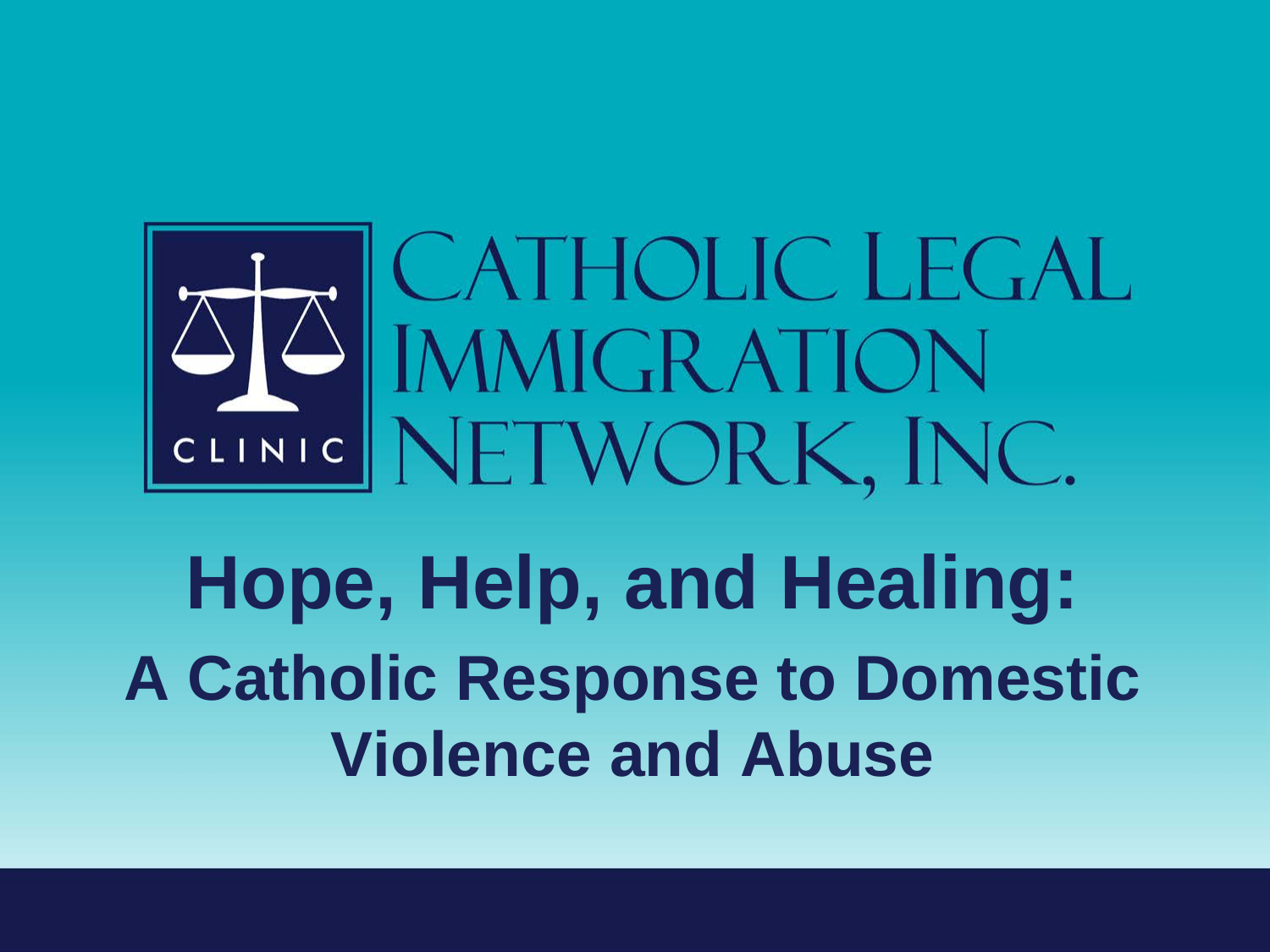## Intro speakers

- Cecelia Friedman Levin
	- Senior Policy Counsel at ASISTA Immigration Assistance
- Leslye Orloff
	- Adjunct Professor and Director of the National Immigrant Women's Advocacy Project at American University Washington College of Law
- Jeanne Atkinson
	- Executive Director, Catholic Legal Immigration Network, Inc (CLINIC)

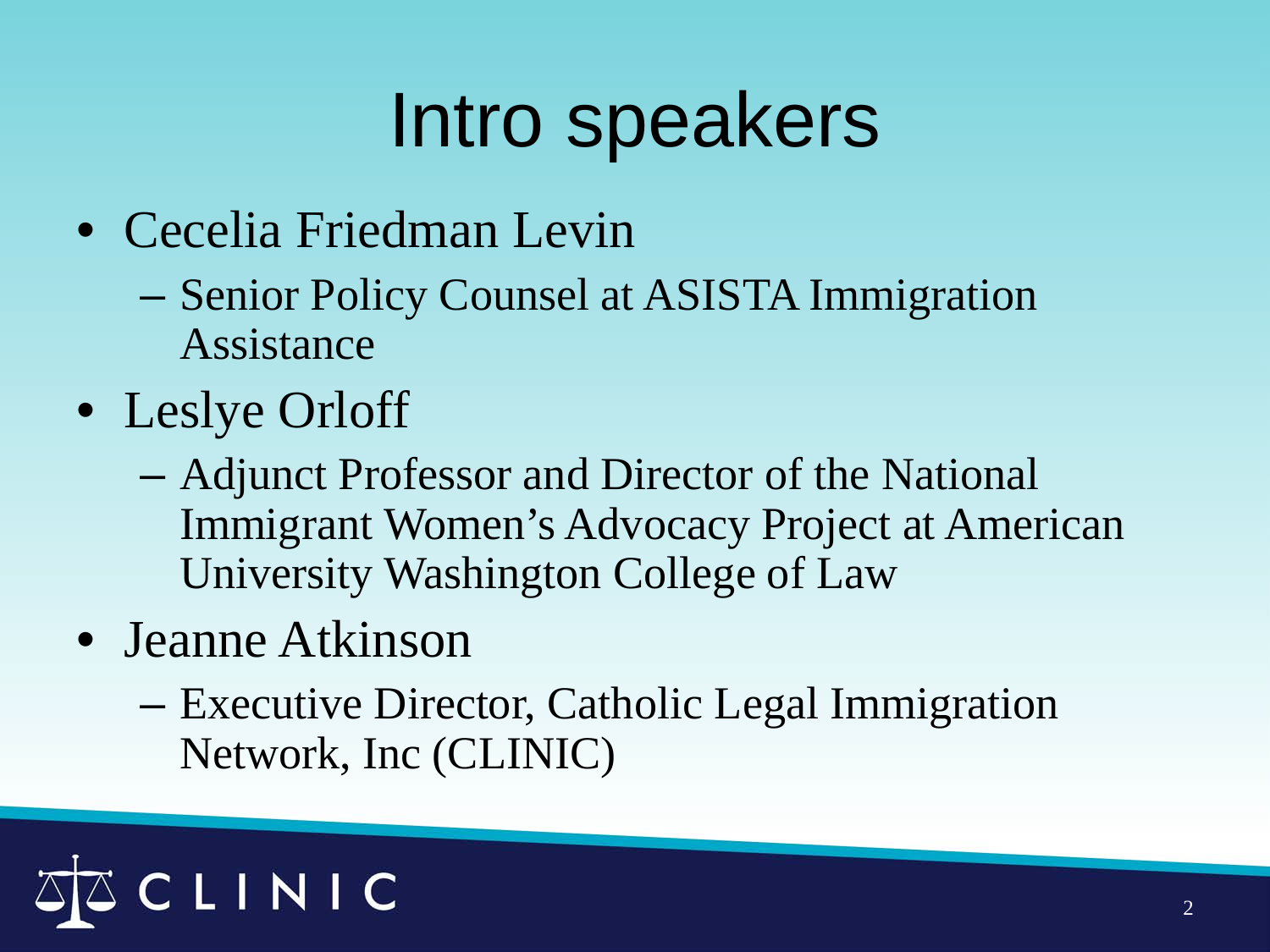# Who is in the room?

- Work with victims of domestic abuse and sexual assault?
- Work with immigrants?
- Have direct experience helping a survivor?

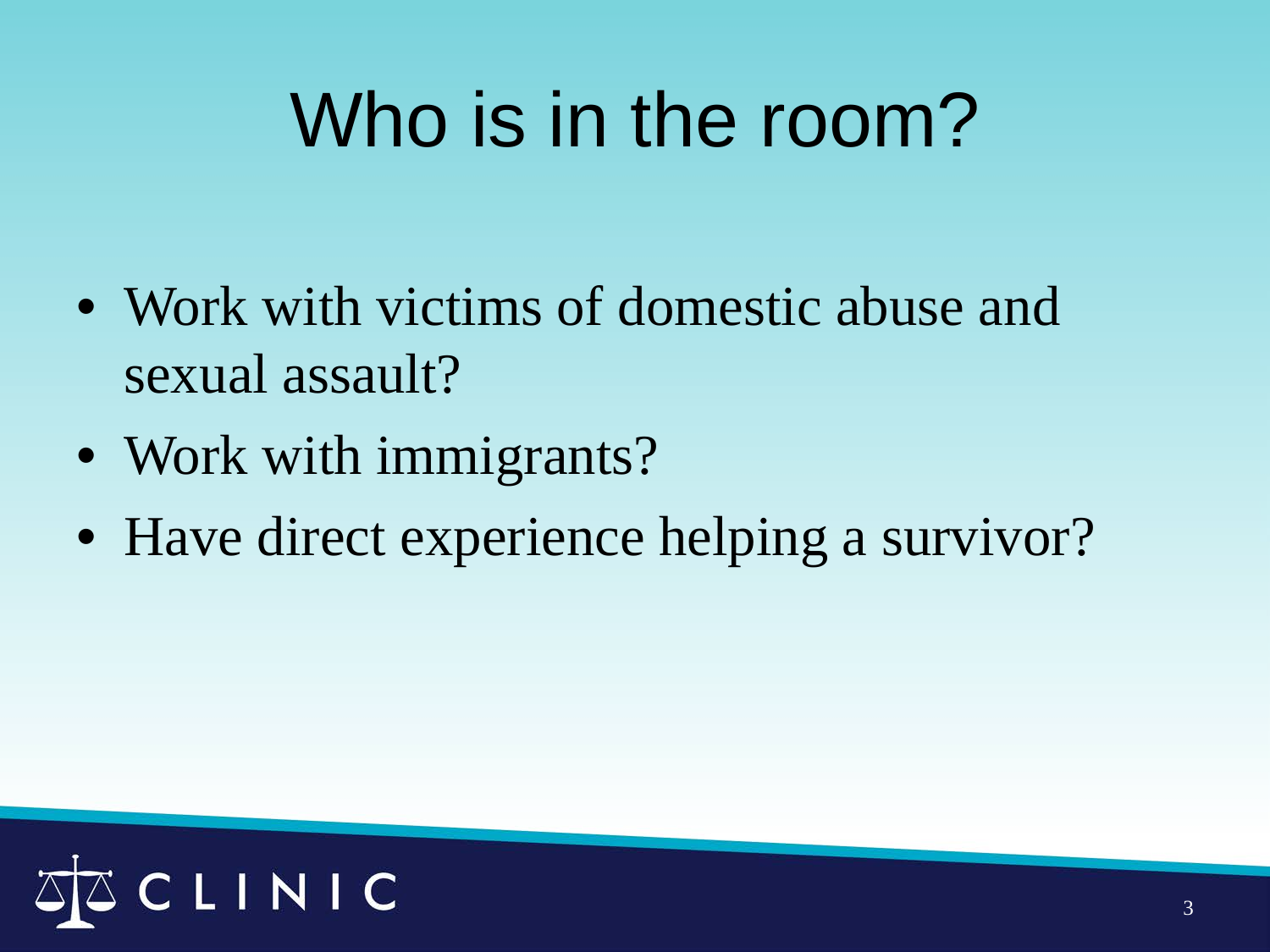#### Barriers to Accessing Services

#### Trauma Informed Approach to Serving Survivors of Domestic Abuse

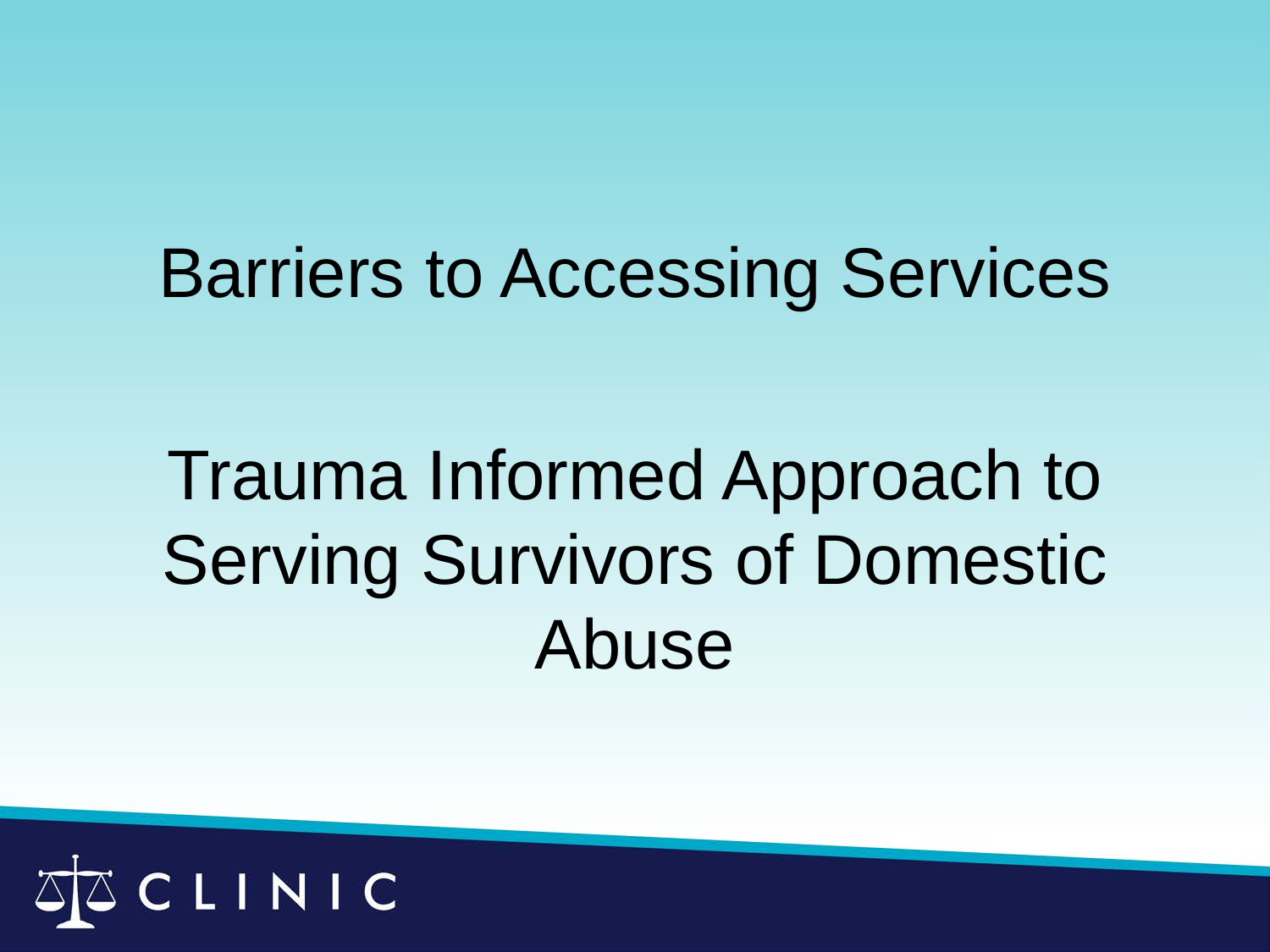## Barriers to Accessing Services

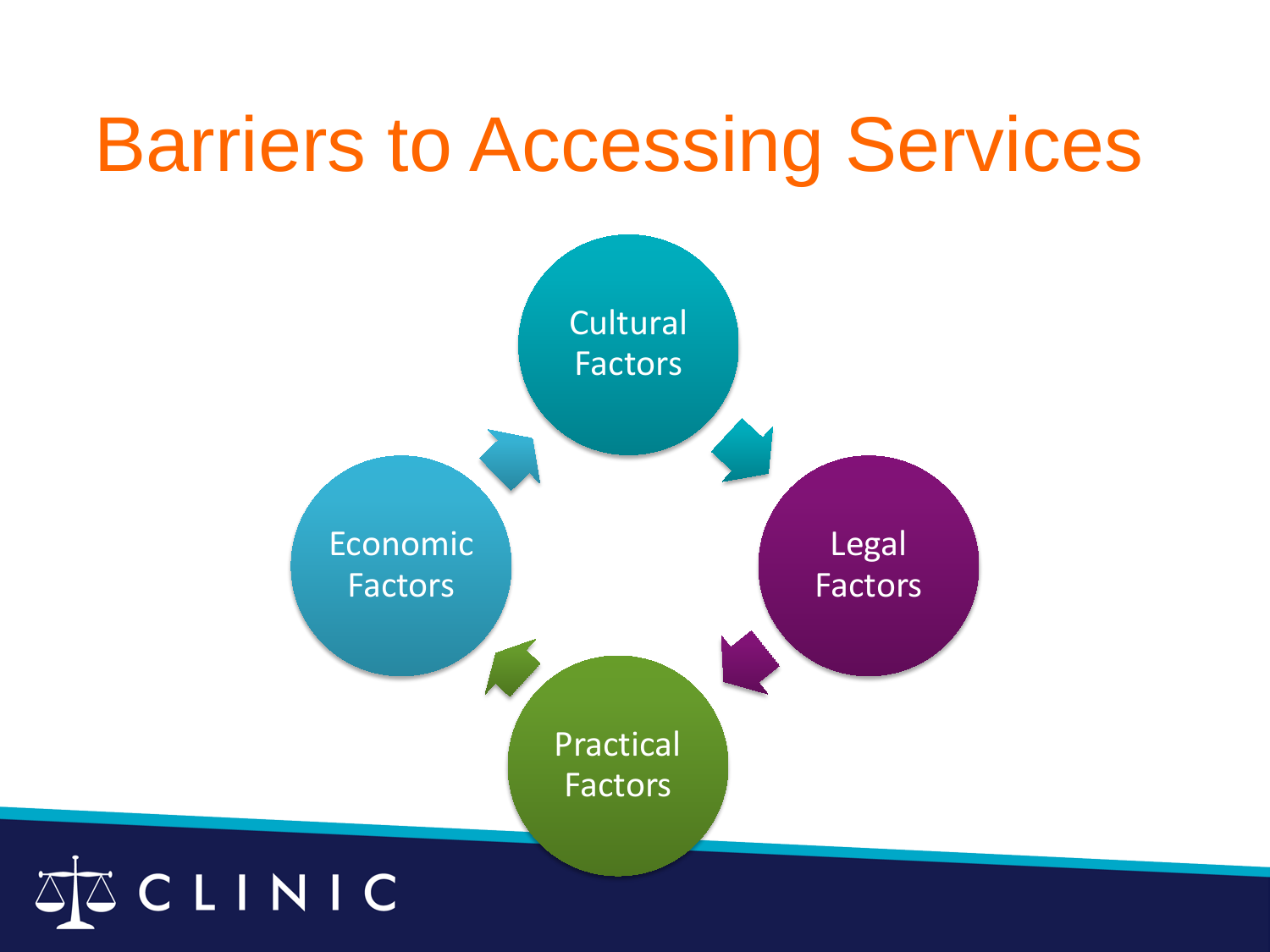#### Abuser-Related Risks

- Abusers use further control victims by:
	- Using their immigration status (or lack of) to further their control and abuse
	- Taking advantage of barriers for victims with limited English proficiencies
	- Filing protective orders against them so they have to show up in court
	- Calling the police and falsely accusing them of crimes
		- Once police are called, if following protocol the intervention may result in ICE being called

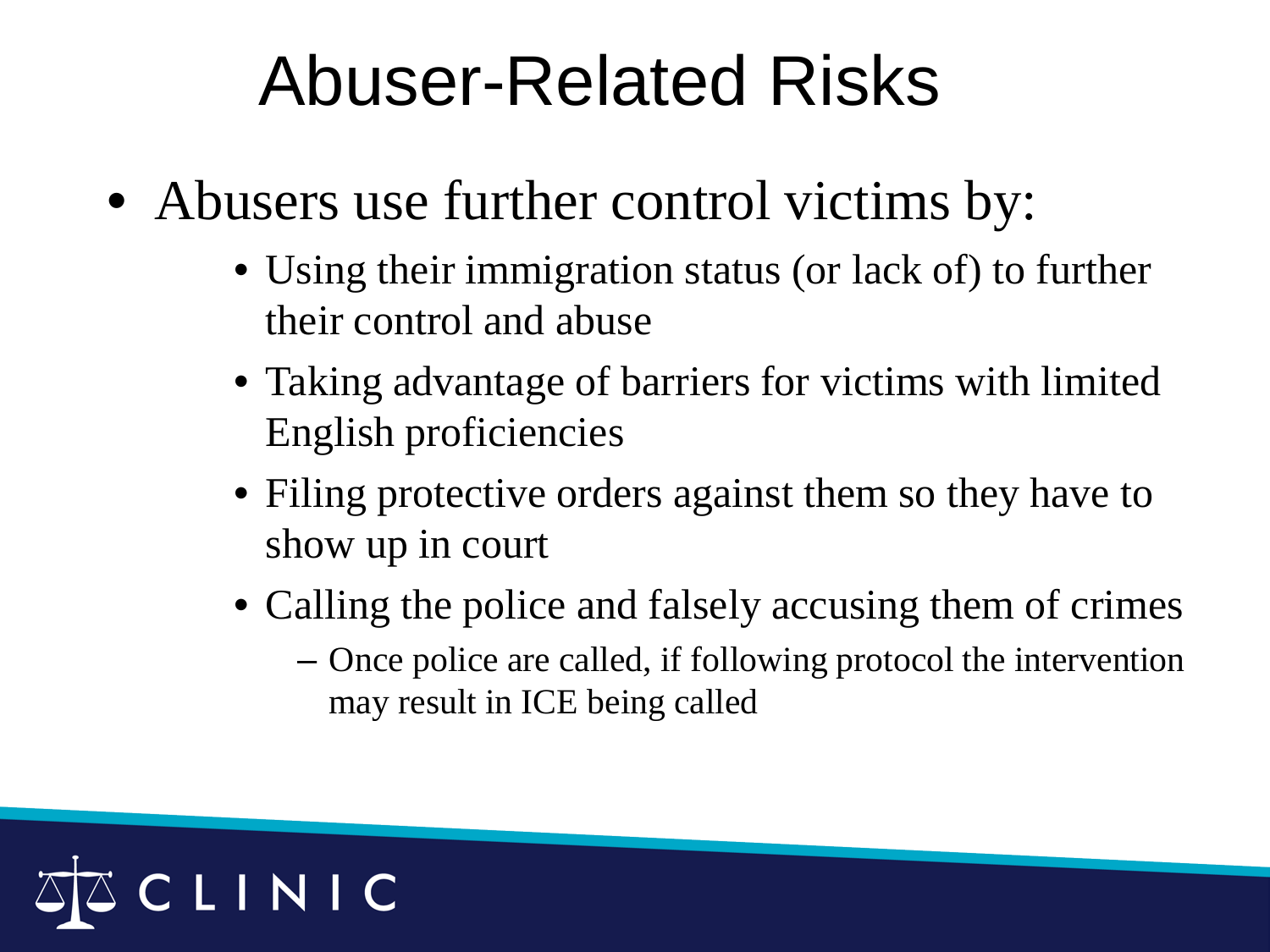## Legal Options for Victims of Domestic Violence

- Violence Against Women Act (VAWA)
- U visa
- T visa
- Special Immigrant Juvenile Status (SIJS)
- Asylum

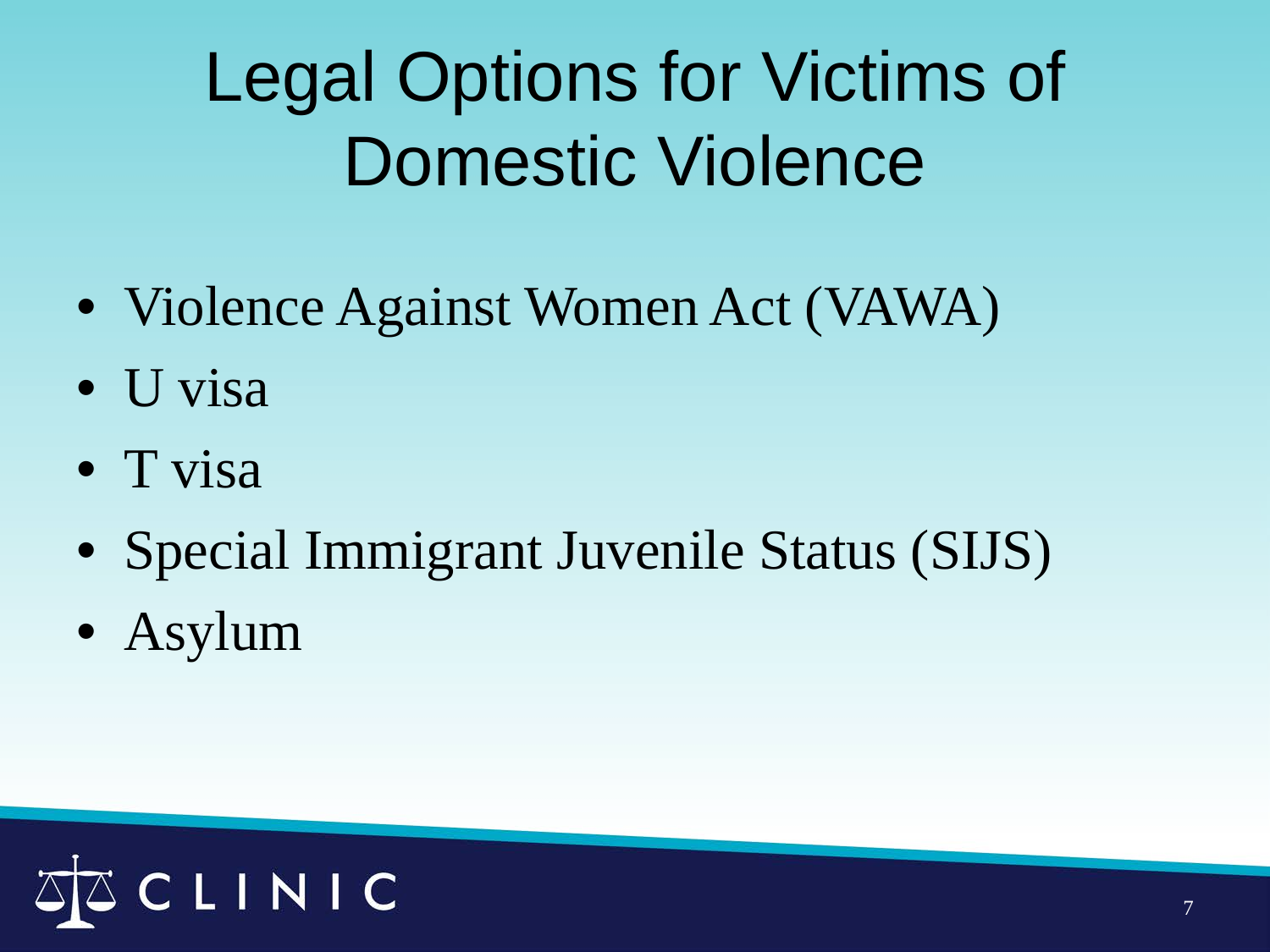#### Violence Against Women Act: VAWA

- Offshoot of family-based immigration
- Self-petitioning for:
	- □ Abused spouse of USC or LPR
	- □ Abused child or USC or LPR
	- Abused parent of adult USC
- □ Non-abused spouse of USC or LPR whose children have been abused by the USC or LPR spouse
- VAWA is gender-neutral

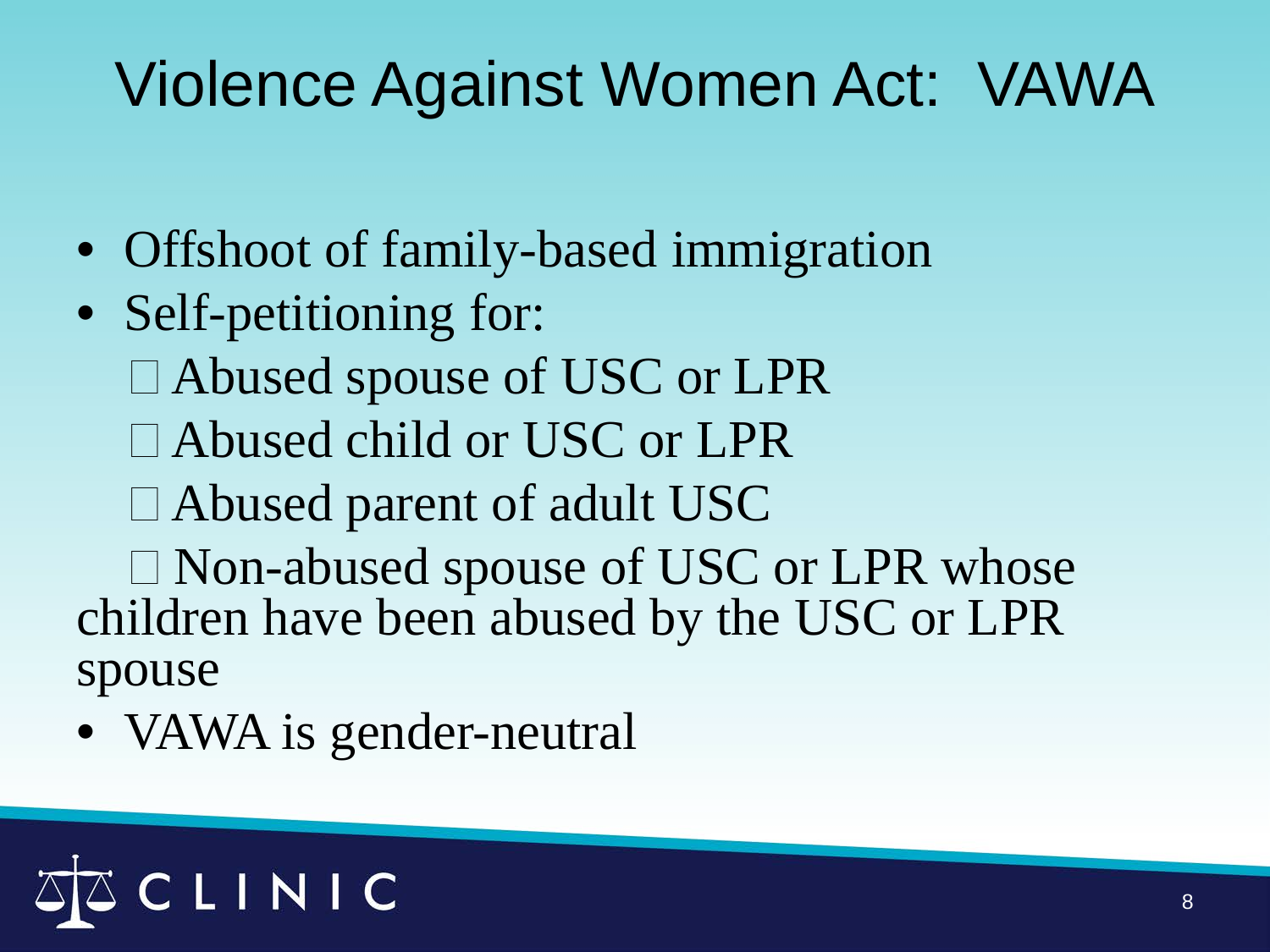#### ELIGIBILITY OVERVIEW FOR VAWA SELF-PETITIONERS

- Abuser relative is USC or LPR;
- Self-Petitioner has relationship to abuser (spouse, child, parent);
- In spousal case, marriage entered into in good faith;
- Battery or extreme cruelty by USC or LPR relative;
- Past or present residence with USC/LPR relative;
- Current residence in US; in some circumstances, may apply from abroad ; and
- Good moral character for 3 years preceding petition

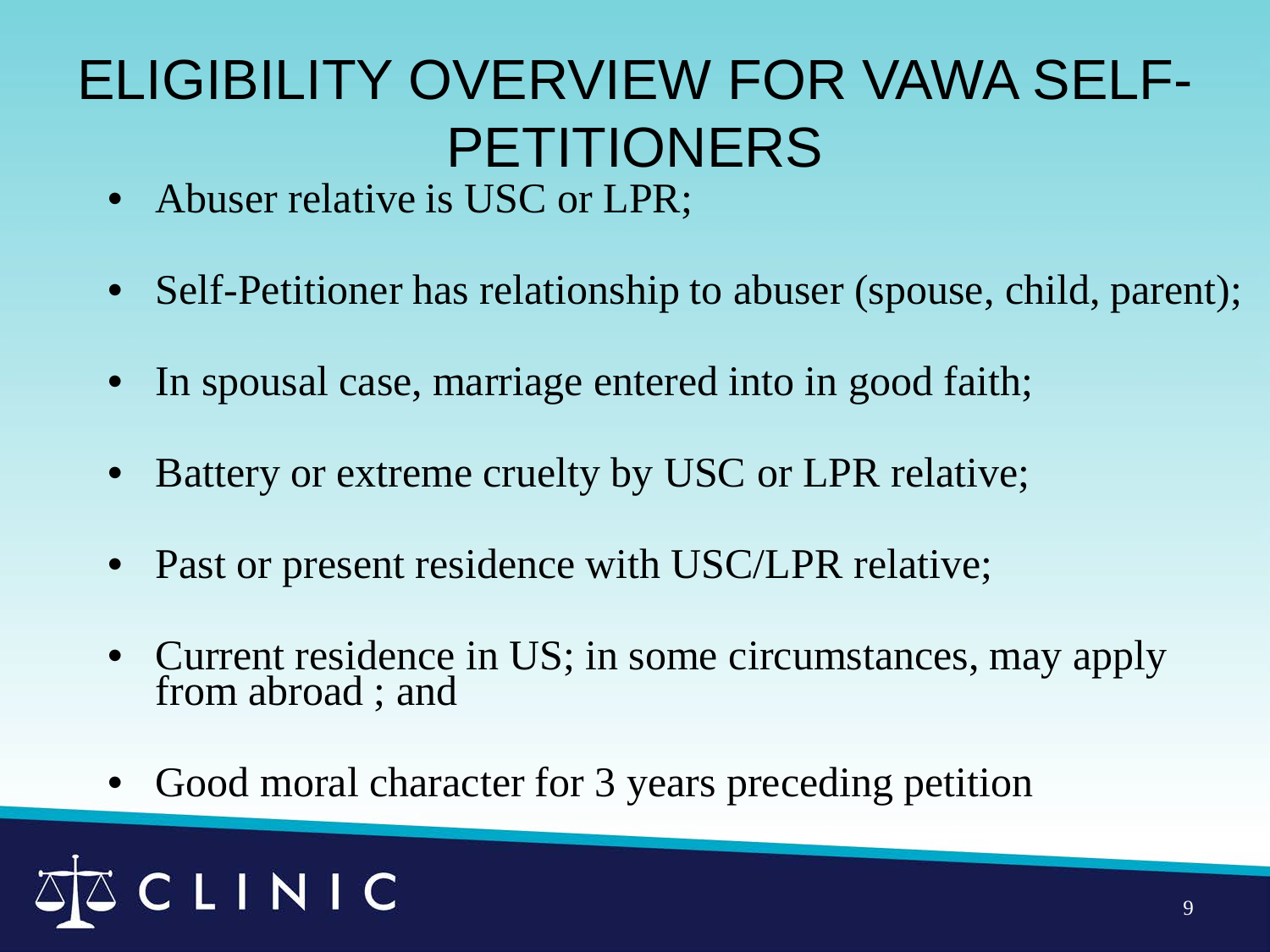# U Visa

- To help victims of crimes
	- Available to victims of certain criminal activity who assist government officials in investigating and/or prosecuting the crime
- To help law enforcement prosecute crimes
	- Strengthens ability of law enforcement to investigate and prosecute such crimes as domestic violence, sexual assault, and trafficking, while offering protection to victims

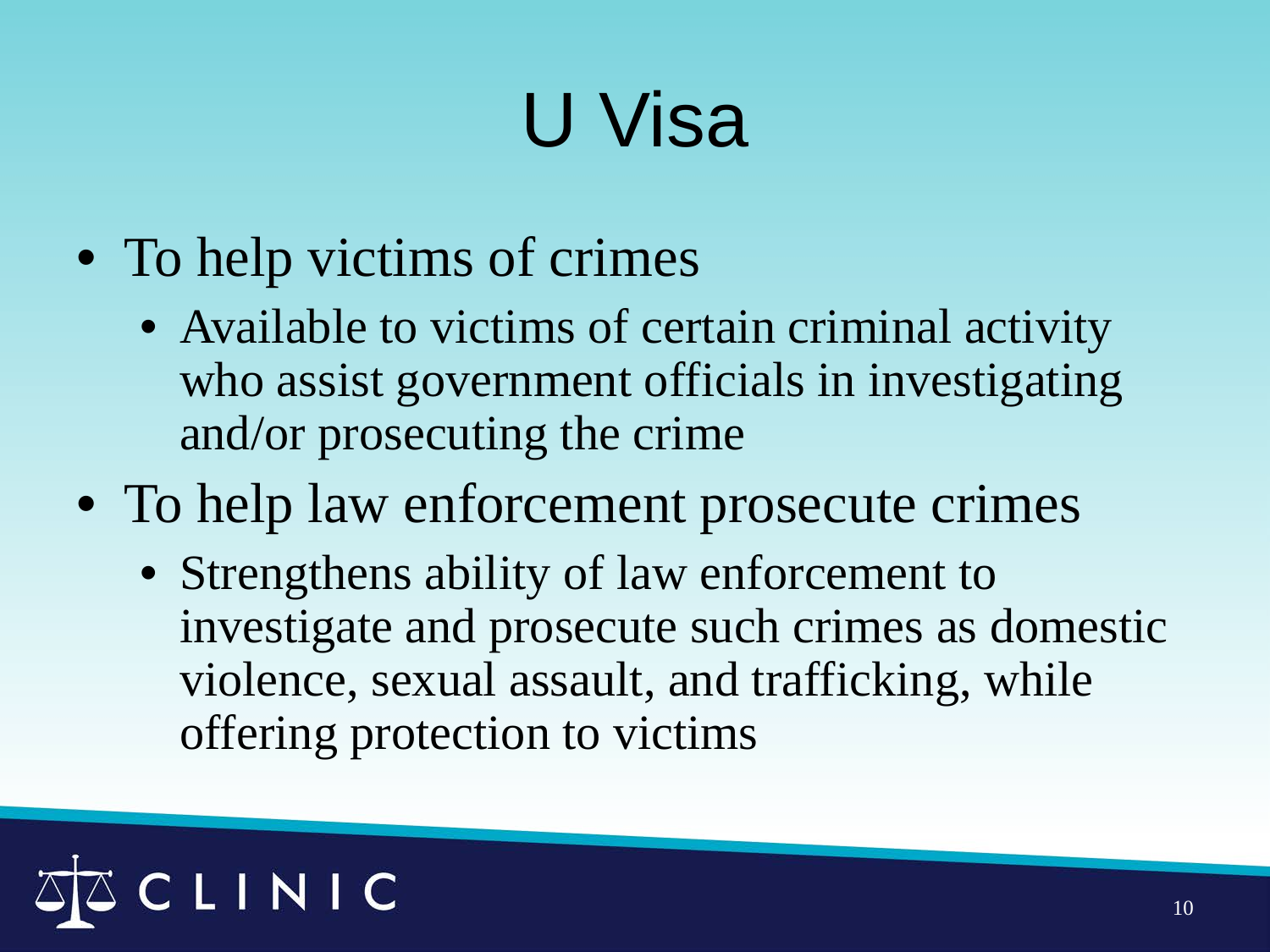# U Visa Eligibility

- Victim of a qualifying crime
- Substantial physical or mental abuse resulting from the crime
- Helpfulness of the applicant
	- Possesses information about the crime
	- Has been, is being, or will be helpful to law enforcement in the prosecution and/or investigation
- Admissible (most grounds waivable)

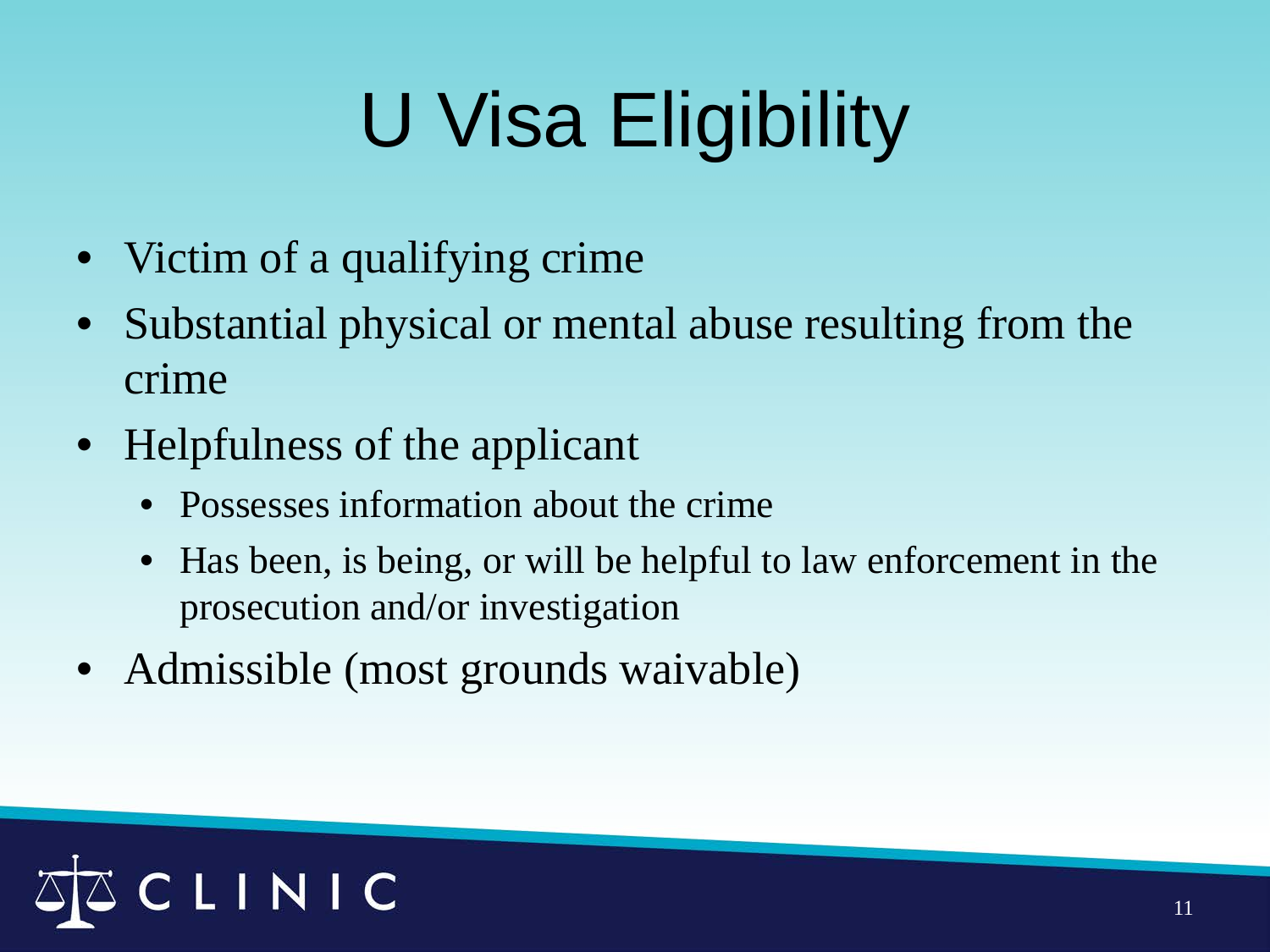# Qualifying Crimes List

- Abduction
- Abusive Sexual Contact
- Blackmail
- Domestic Violence
- Extortion
- False Imprisonment
- Female Genital Mutilation
- Felonious Assault
- Fraud in Foreign Labor **Contracting**
- Being Held Hostage
- Incest
- Involuntary Servitude

LINIC

- Kidnapping
- Manslaughter
- Murder
- Obstruction of Justice
- Peonage
- Perjury
- Prostitution
- Rape
- Sexual Assault
- Sexual Exploitation
- Slave Trade
- Stalking
- Torture
- Trafficking
- Witness Tampering
- Unlawful Criminal Restraint
- *Attempt, conspiracy, solicitation to commit any of the above*
- *Any related crimes or similar activity*

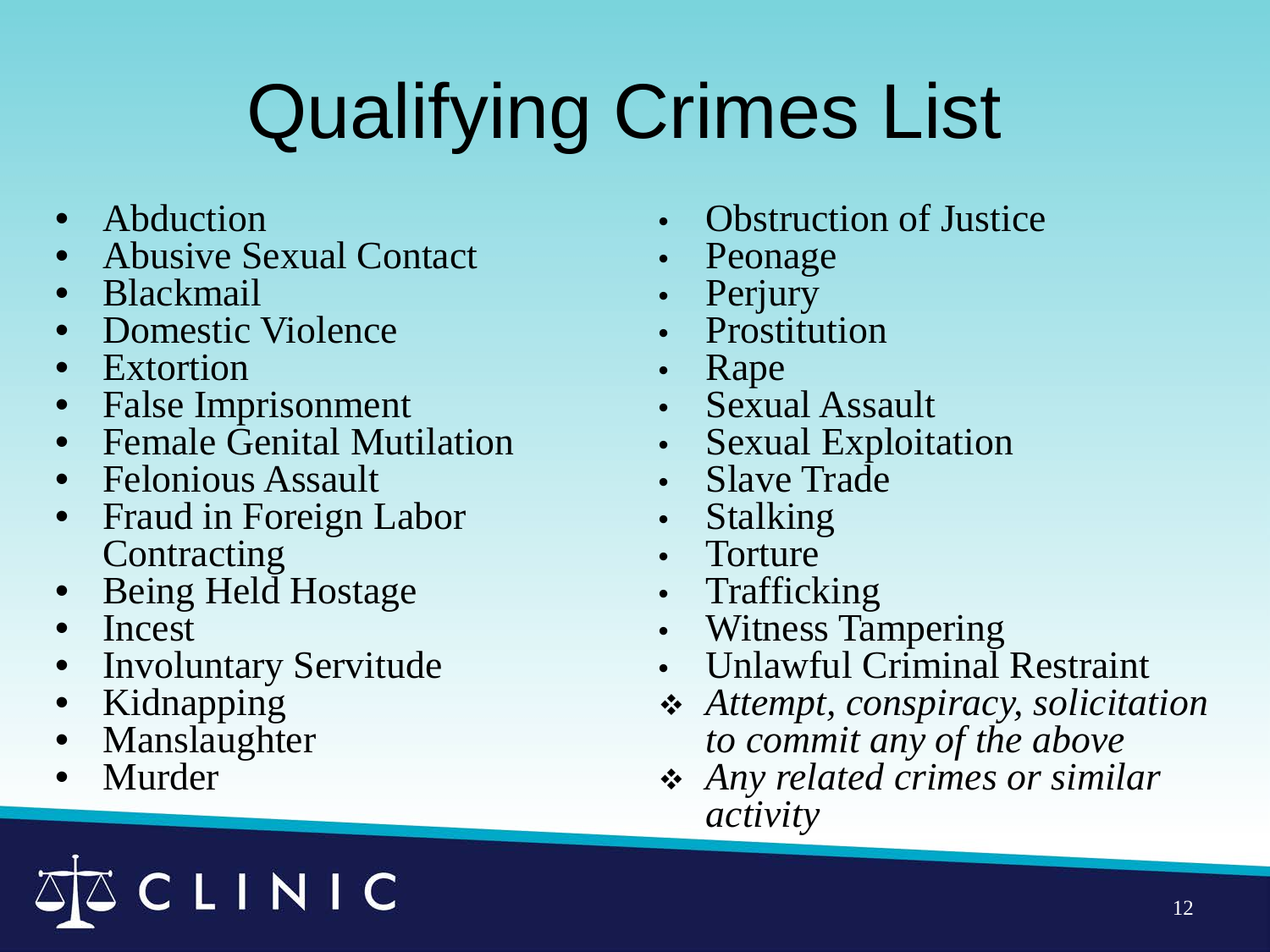# Purpose of T Visa

- To help victims of human trafficking
	- Available to victims of trafficking who comply with reasonable requests for assistance from law enforcement
- To help law enforcement prosecute trafficking
	- Strengthens ability of law enforcement to investigate and prosecute trafficking crimes, while offering protection to victims

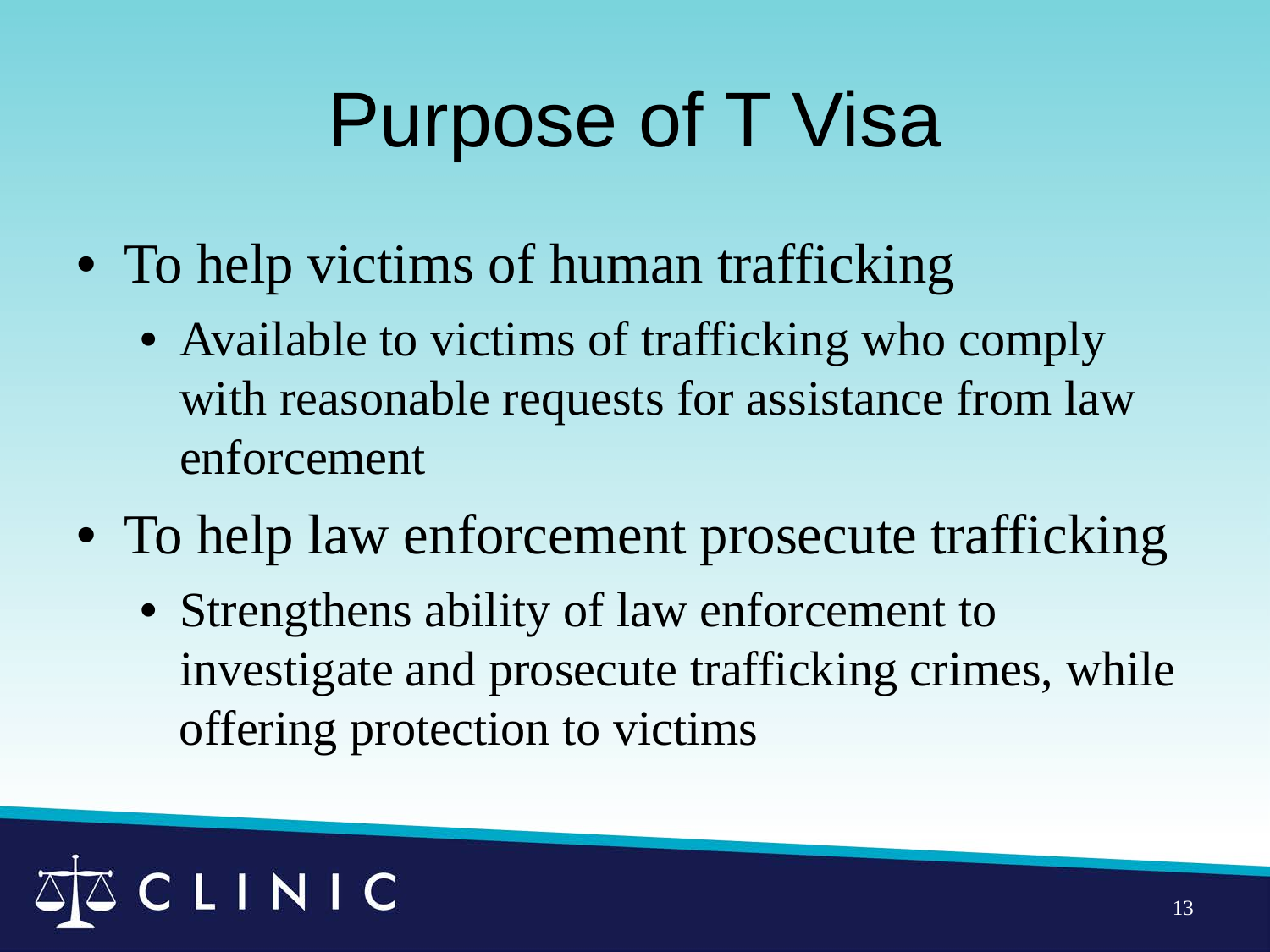# T Eligibility Requirements

- Victim of a severe form of trafficking in persons
- Physically present in U.S. due to trafficking
- Complied with reasonable requests for assistance from law enforcement (if over 18)
- Would suffer extreme hardship involving unusual and severe harm if removed from U.S.
- Has not committed a severe form of trafficking in persons offense
- Admissible to the U.S.

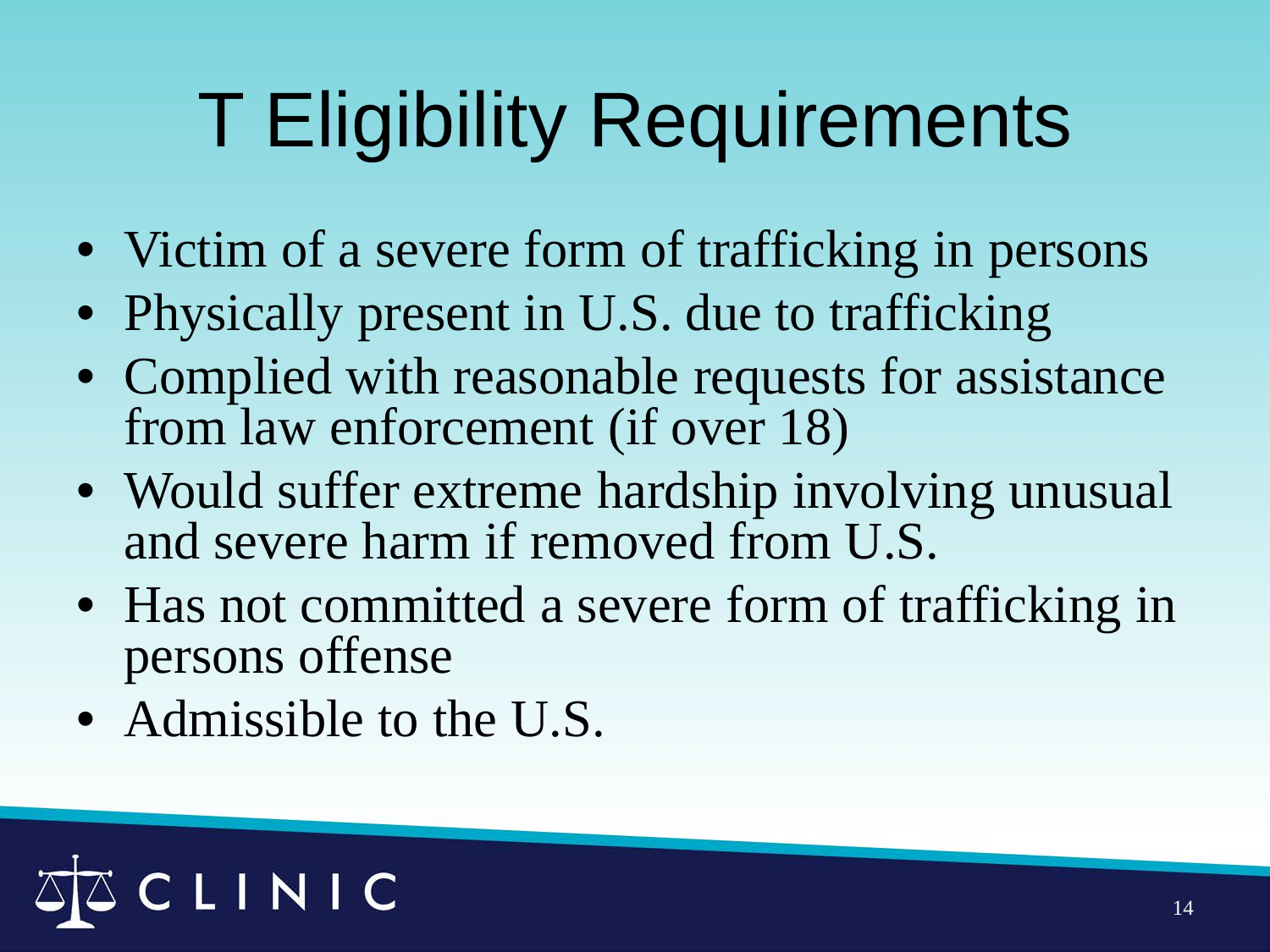#### Special Immigrant Juvenile Status

- For immigrant children who are victims of abuse, abandonment or neglect
- Abuse may have occurred in the U.S. or abroad
- Provides a pathway to legal permanent residence
- Intersection between state court and immigration law

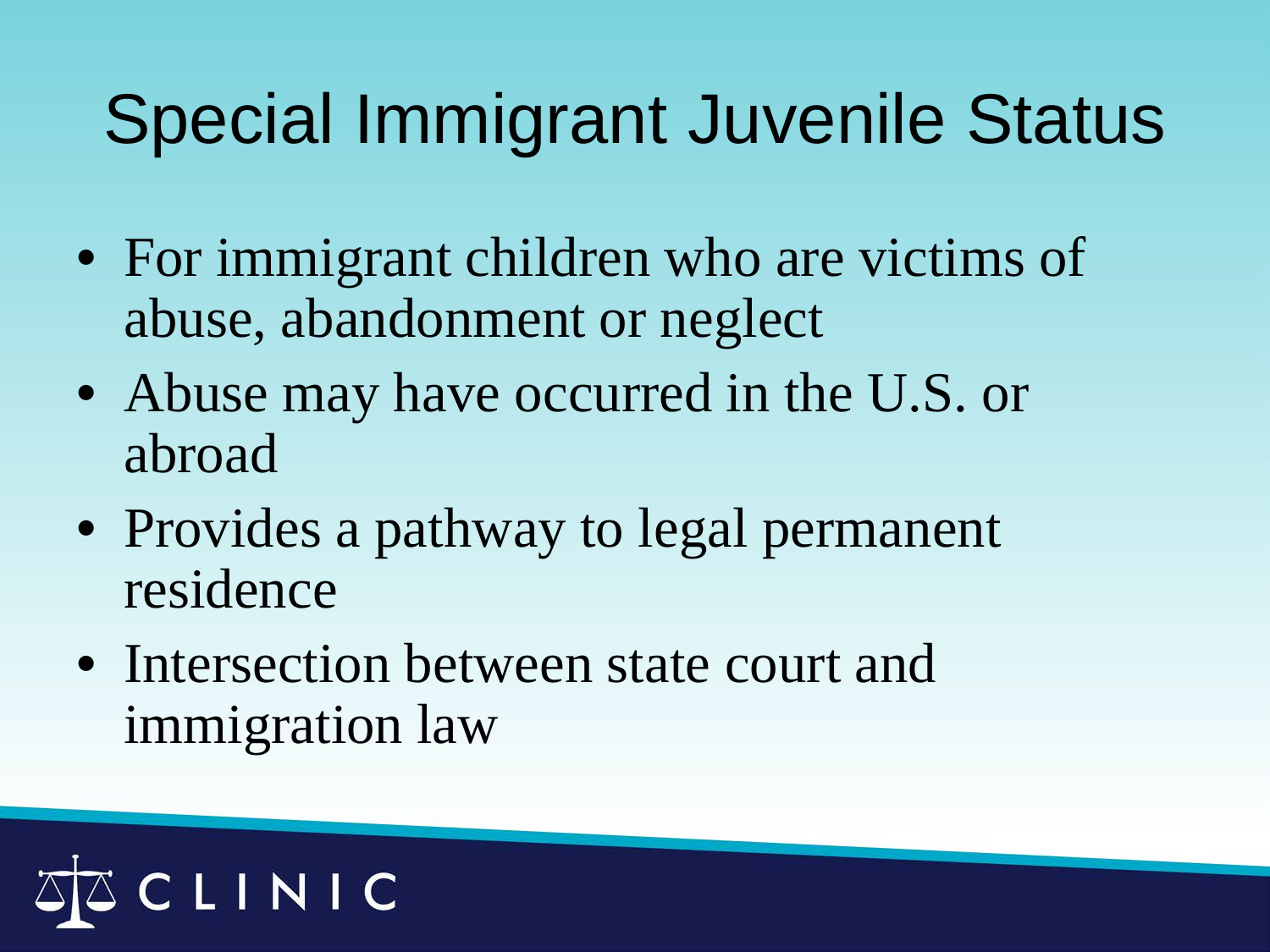# Asylum

- Protection for persons fleeing persecution on basis of race, religion, nationality, political opinion, and membership in a particular social group
- Persecuted in the past, and/or has "wellfounded fear" of future persecution
- Outside country of nationality

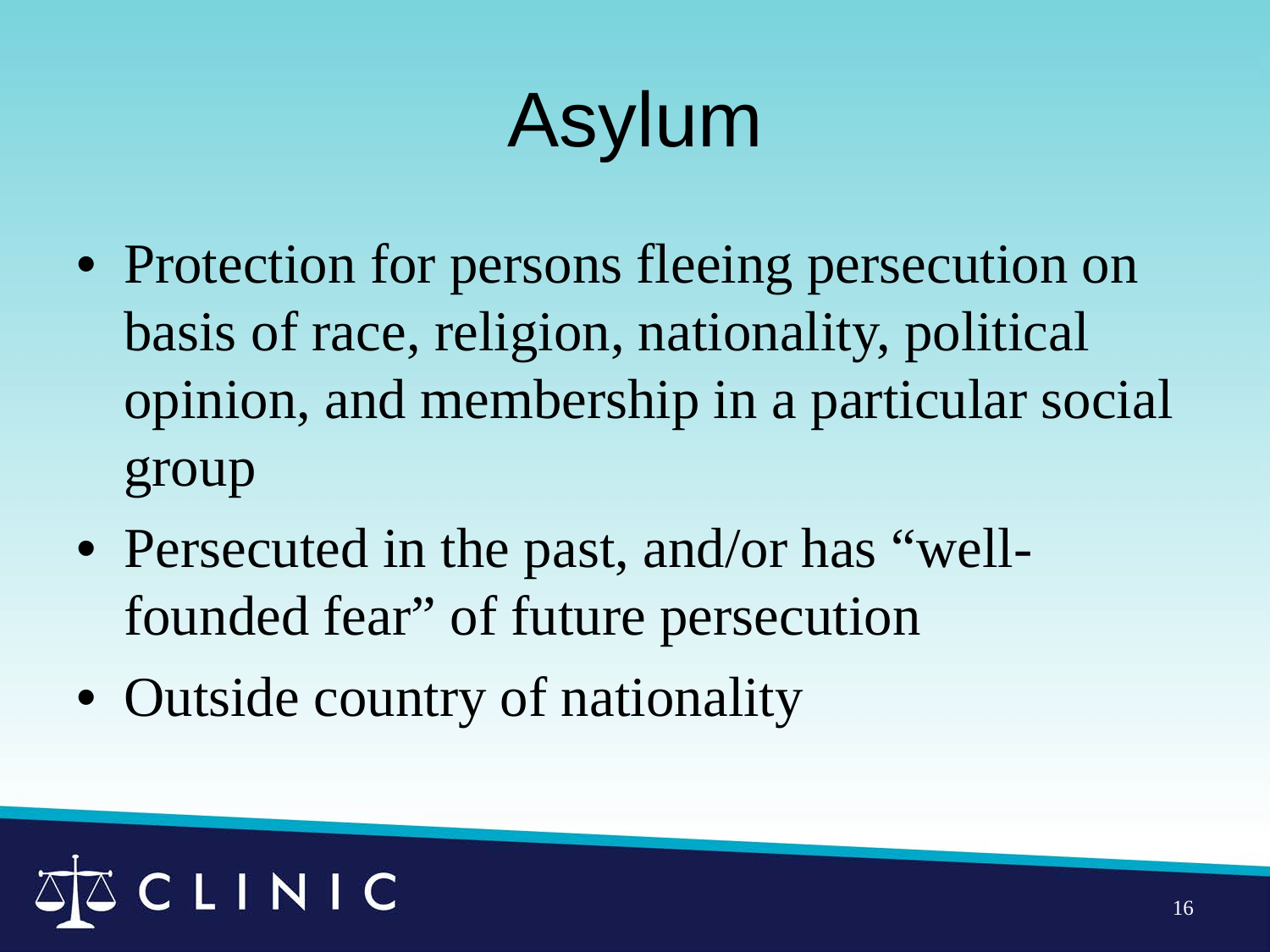#### • Your Role in Helping Survivors

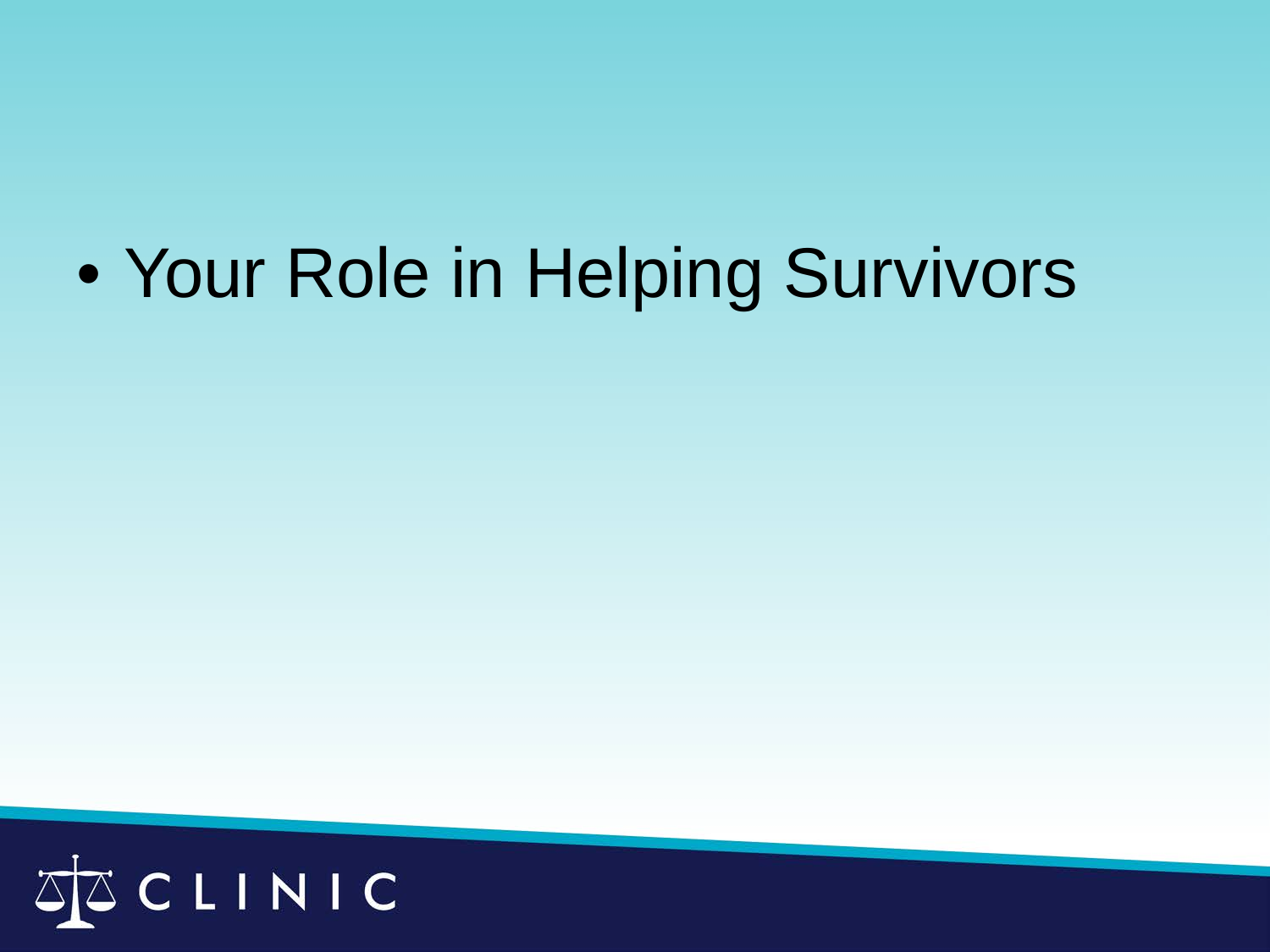# Best Practices

- Connect with Services
	- [http://www.immigrationadvocates.org/nonprofit/legald](http://www.immigrationadvocates.org/nonprofit/legaldirectory/) [irectory/](http://www.immigrationadvocates.org/nonprofit/legaldirectory/)
	- NIWAP registry
- Don't Over promise
- Help and Support the Survivor and the Process
	- Supporting declarations
	- Helping documents
	- Safety Planning

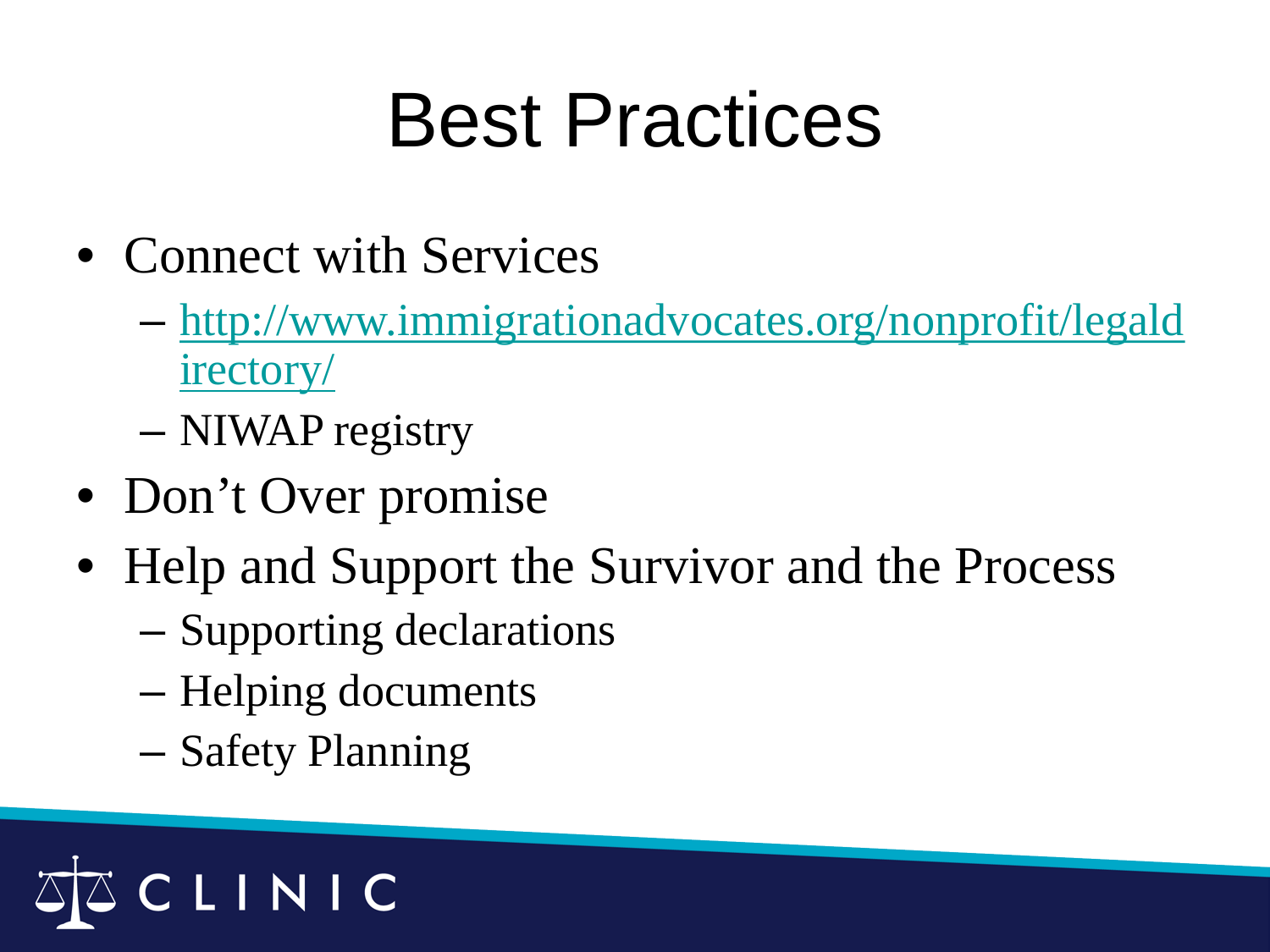#### U.S. Department of Homeland Security Victim Protection Priorities

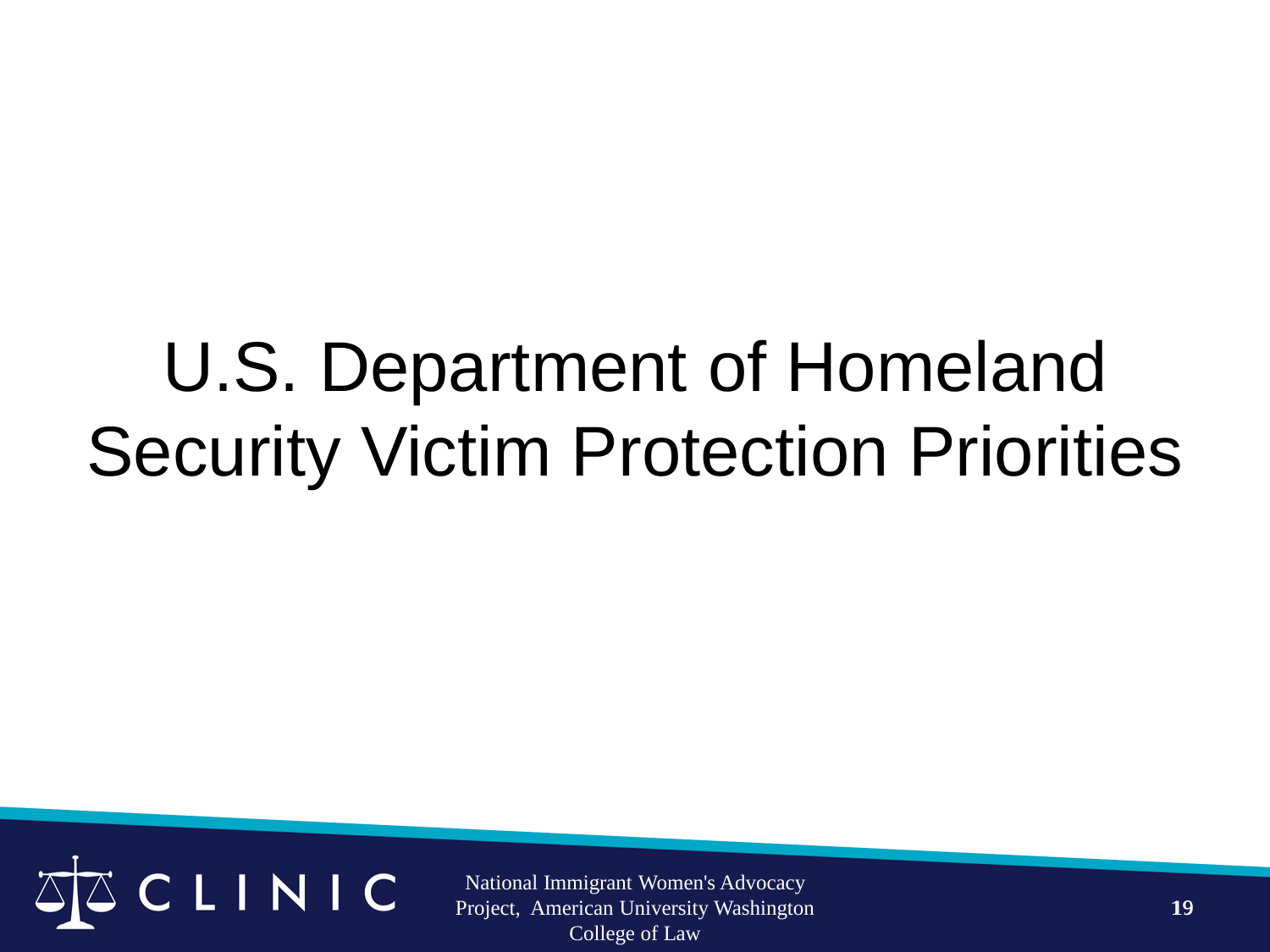#### Department of Homeland Security's Roles



- Protecting vulnerable crime victims and children
	- non-citizen crime victims
	- Children
		- SJIS abused, abandoned, neglected
		- DACA
		- Children included in victim's applications
	- Adjudicating legal immigration status
		- Visas, lawful permanent residency, citizenship
- Remove undocumented immigrants from the U.S. who are high priorities for removal

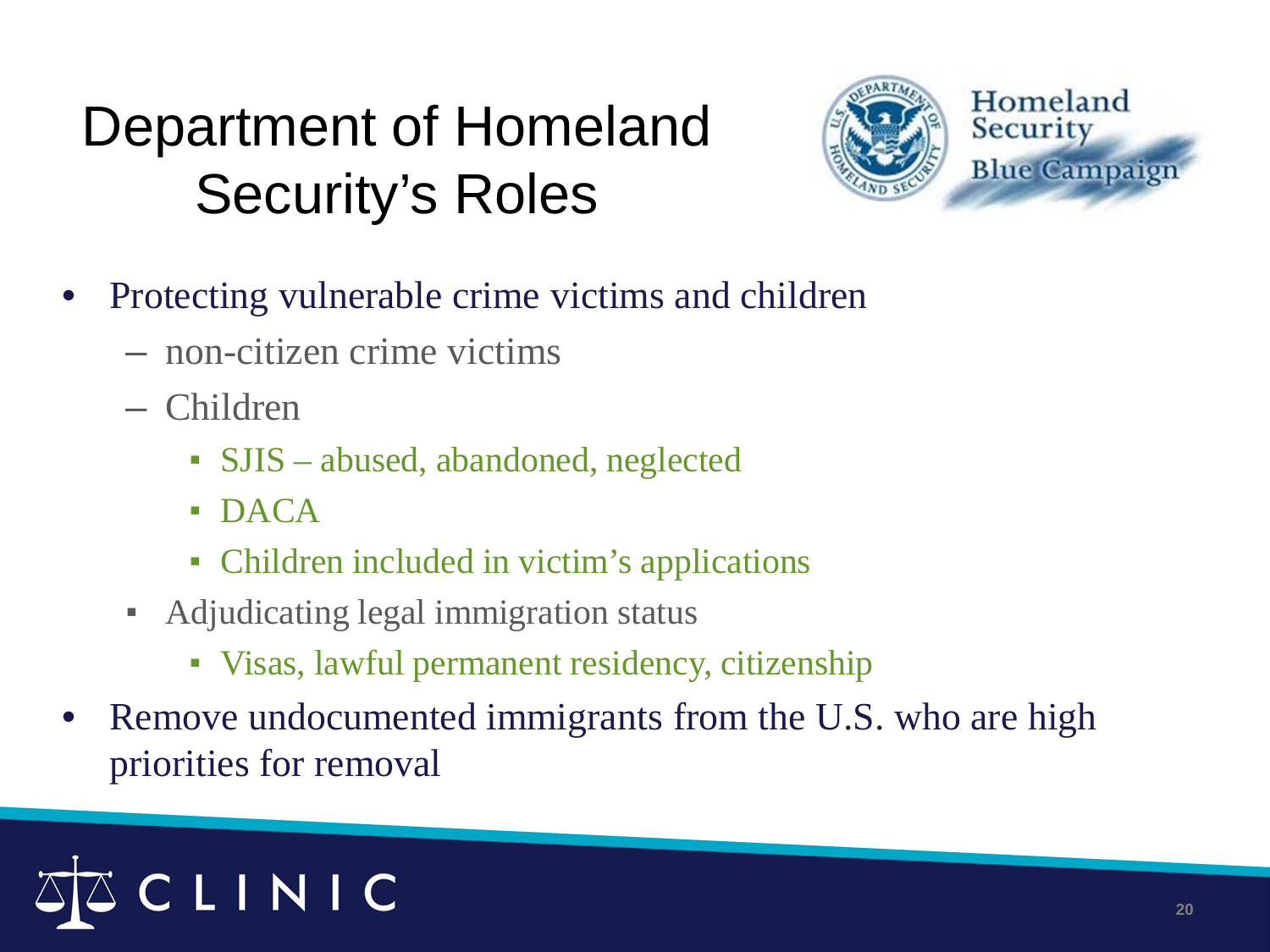# DHS Priority on Victim Protection

- DHS policies that protect survivors and immigrant parents from deportation
- Special DHS computer system offers more solid protection if immigration case filed
- How these policies affect safety planning

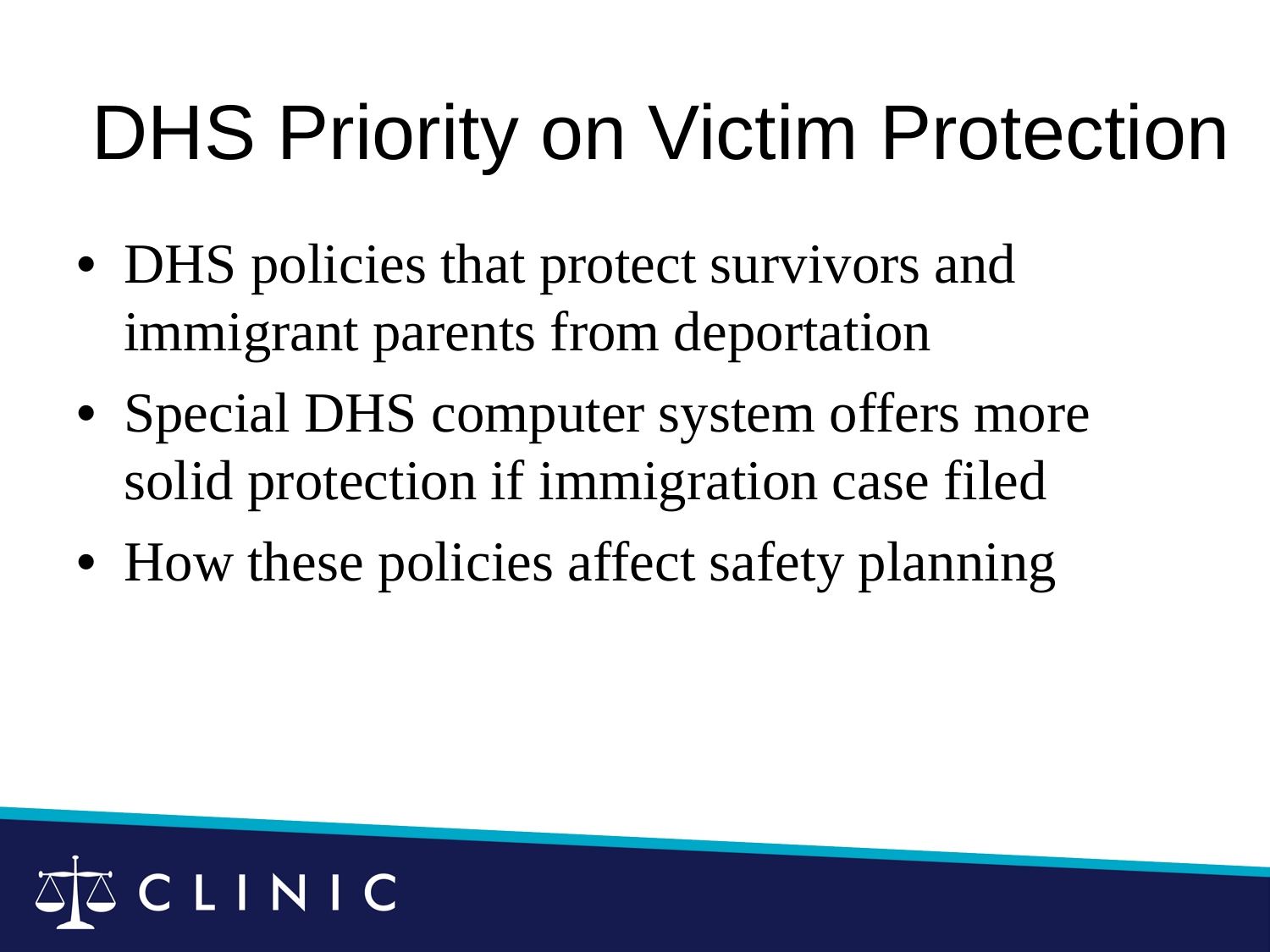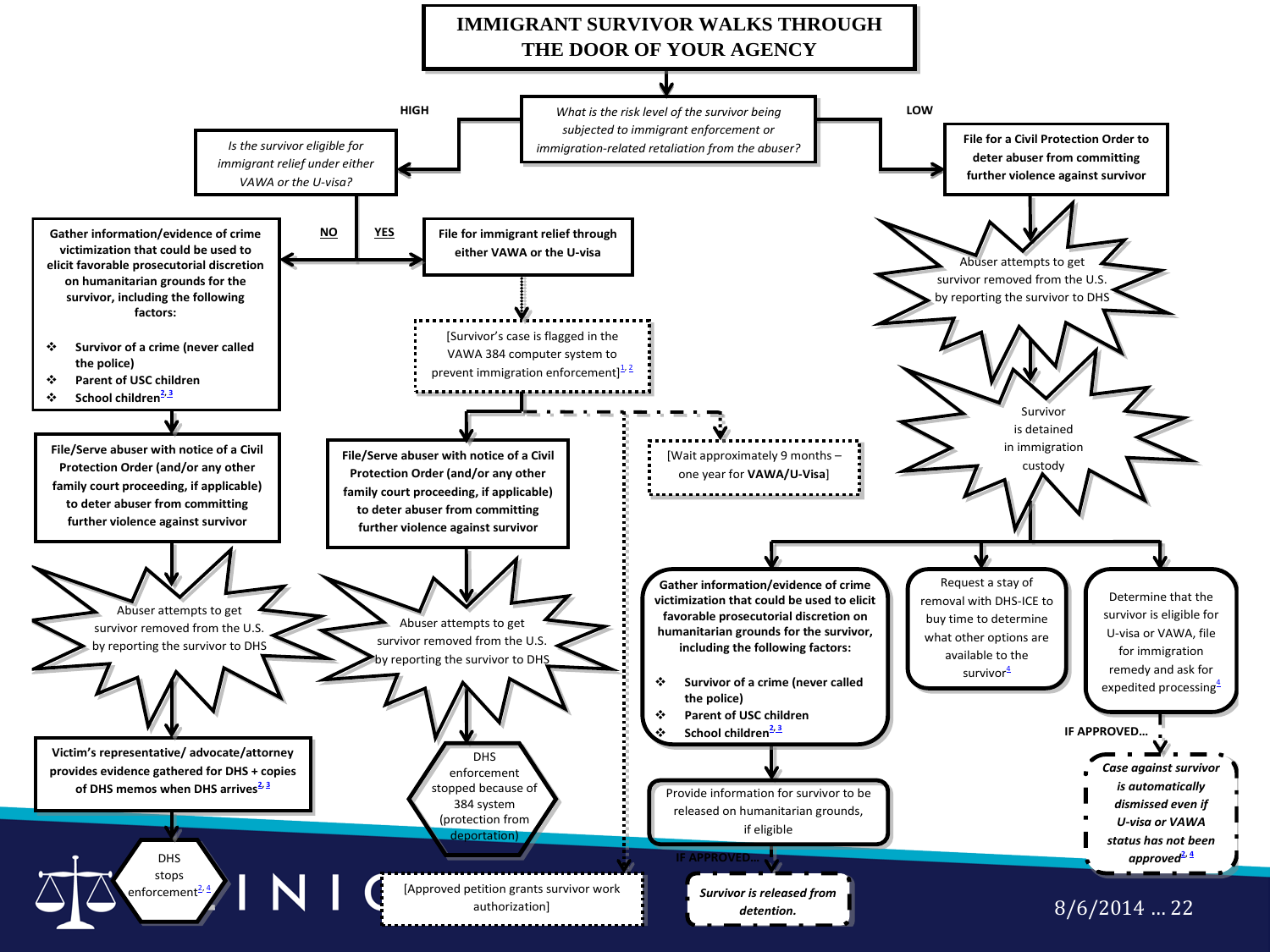# Issues That Arise for Immigrant Victims in Protection Order and Custody Cases

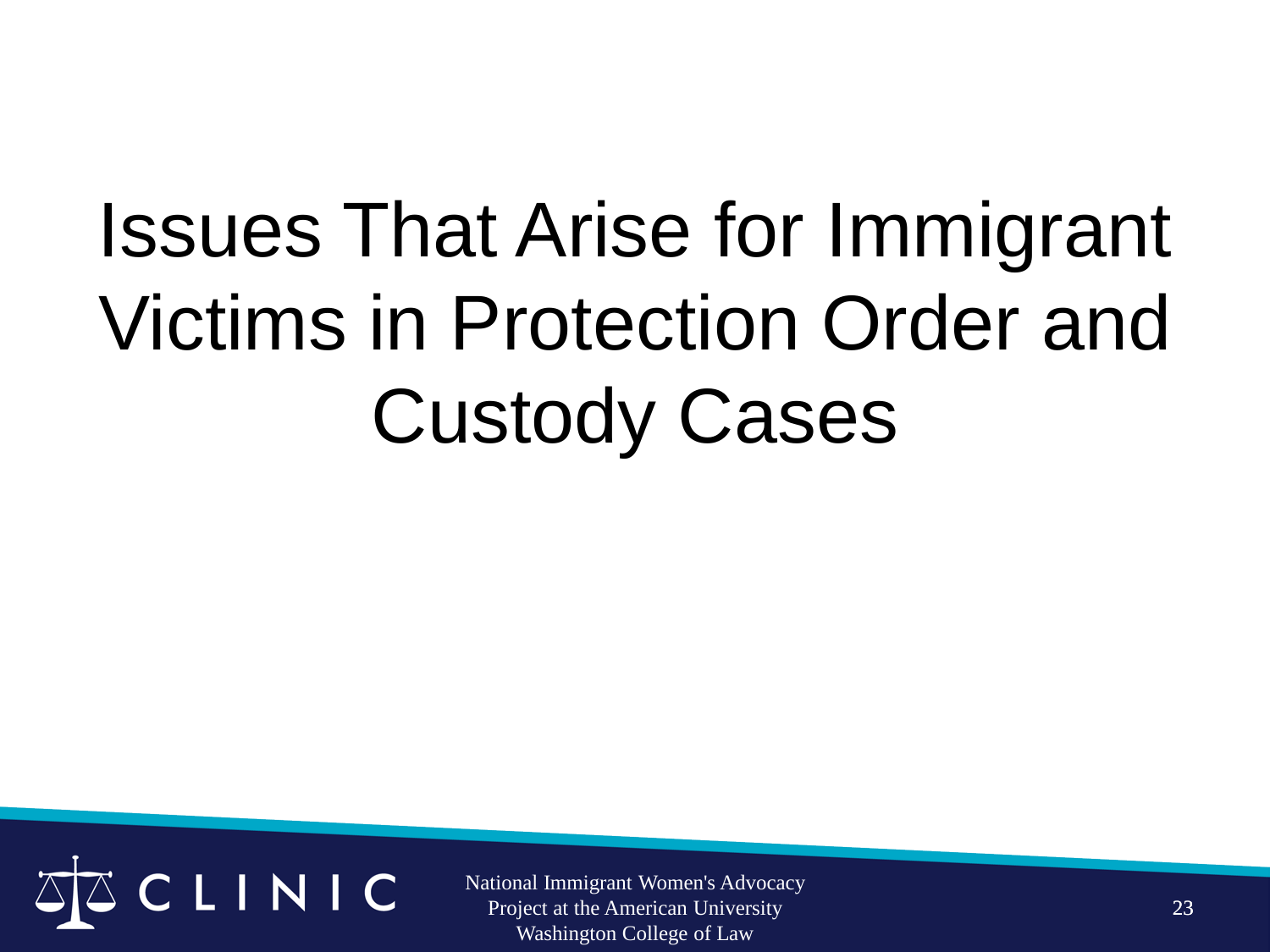#### Protection Orders and Immigration Status

- Issuance of a protection order has no effect on immigration status of the abuser
- Violation of a protection order is a deportable offense
	- Violations of " the portion of a protection order that involves protection against credible threats of violence, repeated harassment, or bodily injury to the person or persons for whom the protection order was issued is deportable"
	- Not custody and support provisions

LINIC

• If a protection order is issued against a victim it can place her one-step away from deportation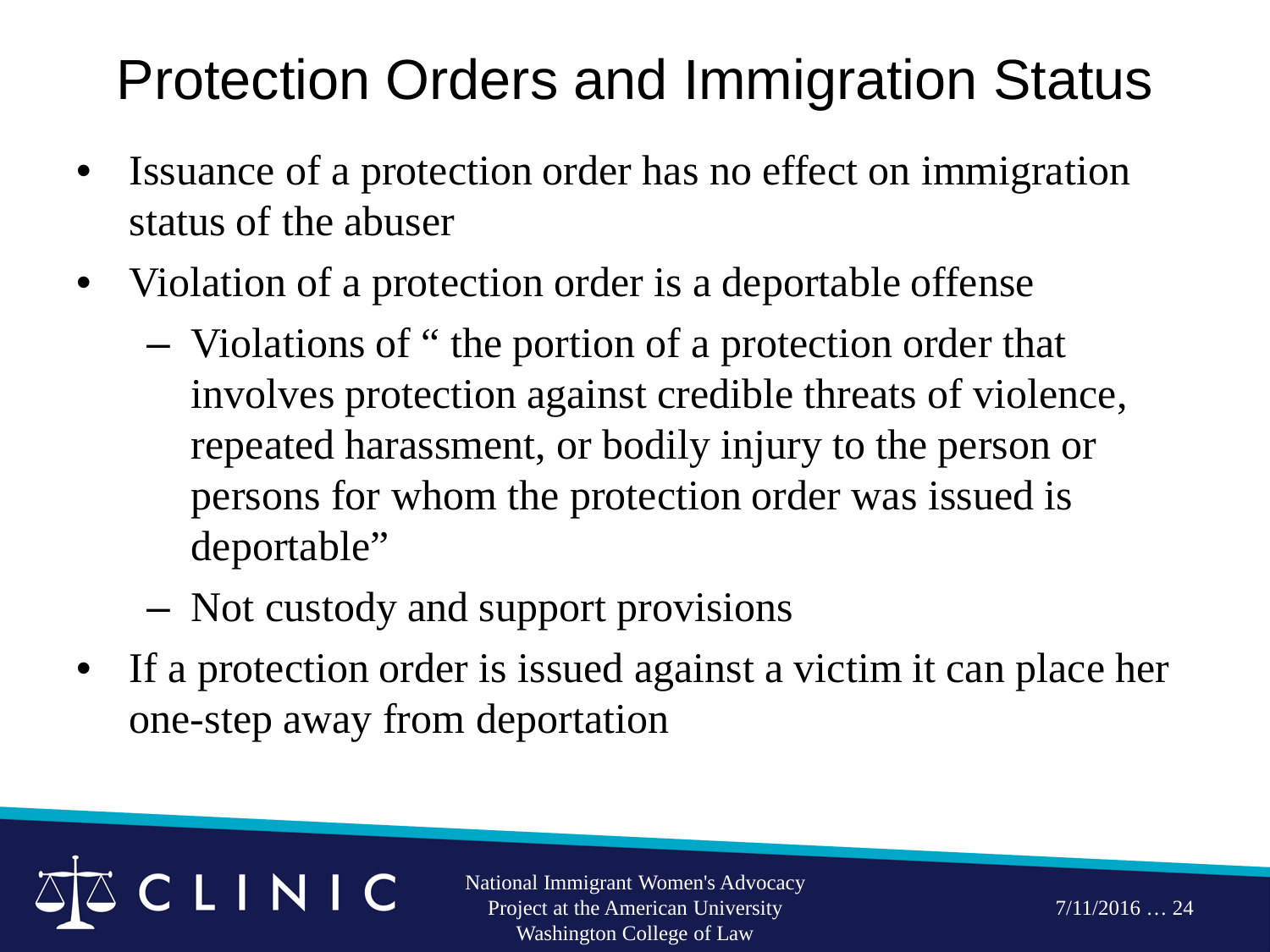## Creative Protection Order Remedies

- Catch all provisions included in all state statutes
- Offer any additional relief that may potentially
	- Curb future abuse, harassment
	- Interfere with abuser/perpetrators ability to exert power and/or control
	- Offer victim remedy-relief for past abuse
	- Help victim overcome victimization and build new post abuse life
- Nexus With Victimization

LINIC

• Opportunity for courts to counter immigration related abuse

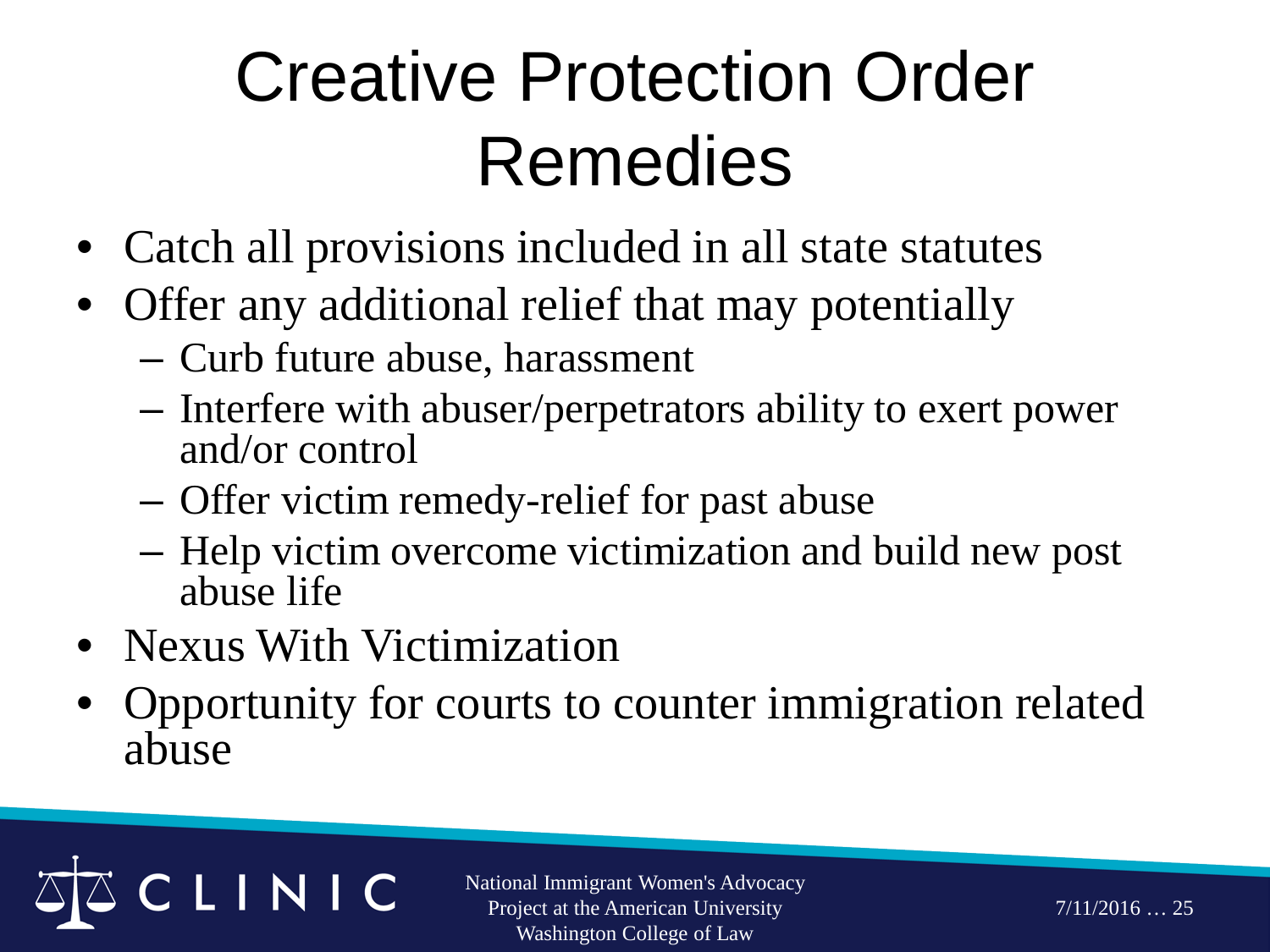# What Are Some Examples of Creative Protection Order Relief That Would be Helpful to an Immigrant Victim?

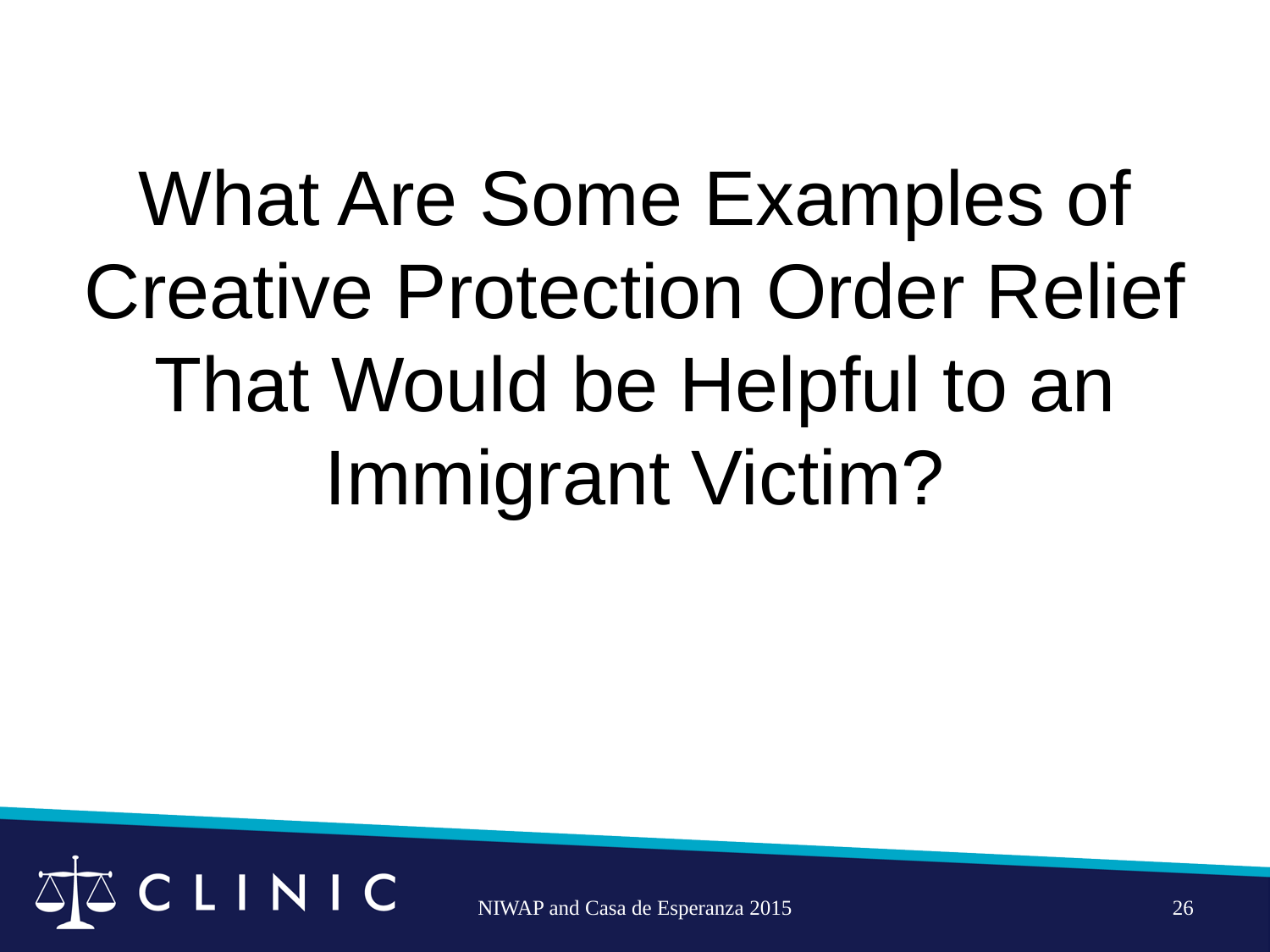## Victims Who Stay: Full Contact Protection Orders

- No state's protection order statute requires separation of the parties
- In virtually every state victims cannot violate their own protection orders
	- Contrary to statutory intentions; and
	- Against public policy to prosecute abused women for complicity in violating their own orders.
- Provisions
	- No abuse
	- Counseling

LINIC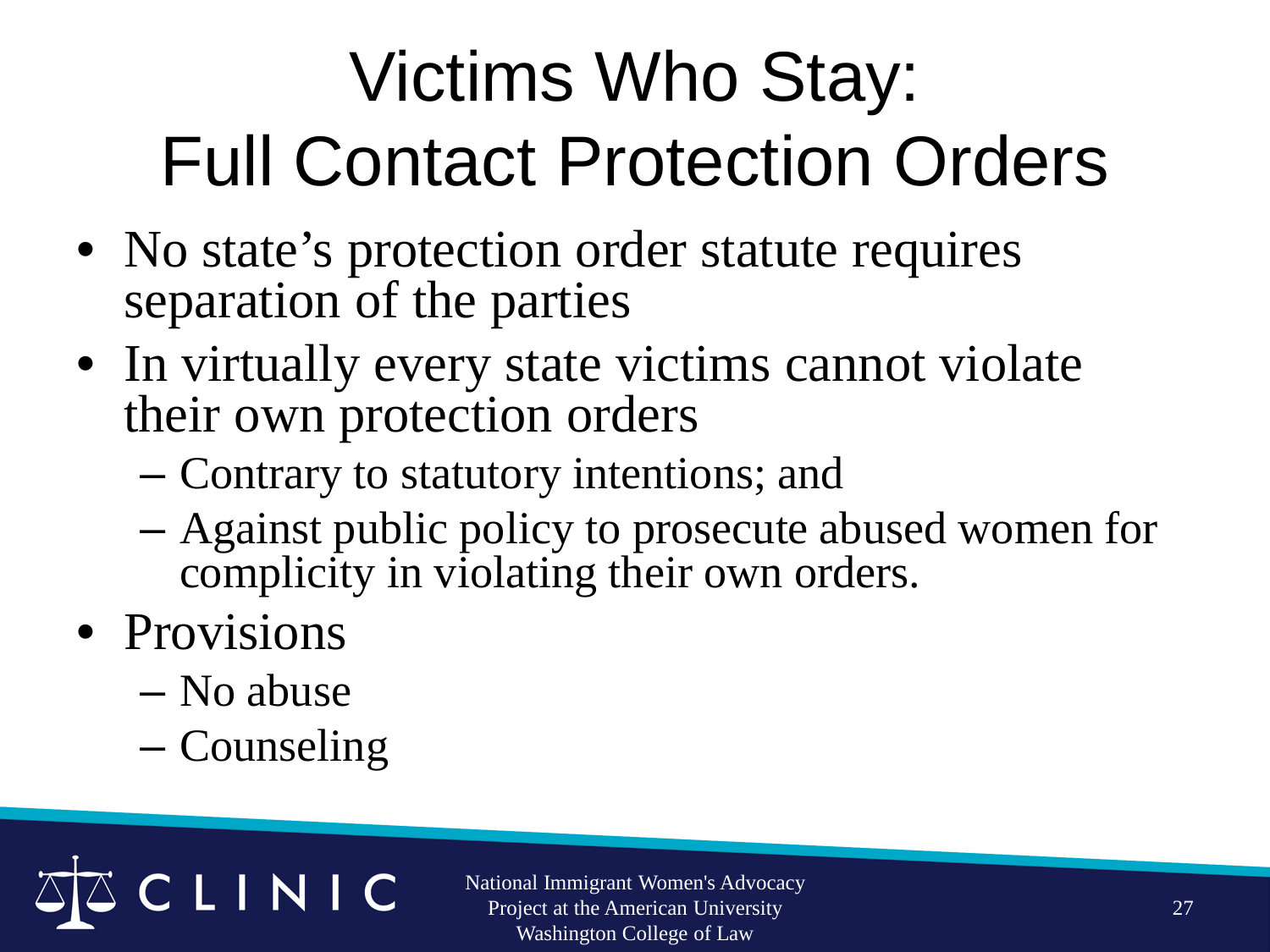## Suggestions for Court Orders that help VAWA applicants: Examples

- Turn over documents/evidence in abuser's control that she needs for her immigration case. E.g.,
	- Passports
	- Identification documents
	- Copies of documents from any immigration case filed on the victim's or the children's behalf
	- Love letters
	- Family photos

LINIC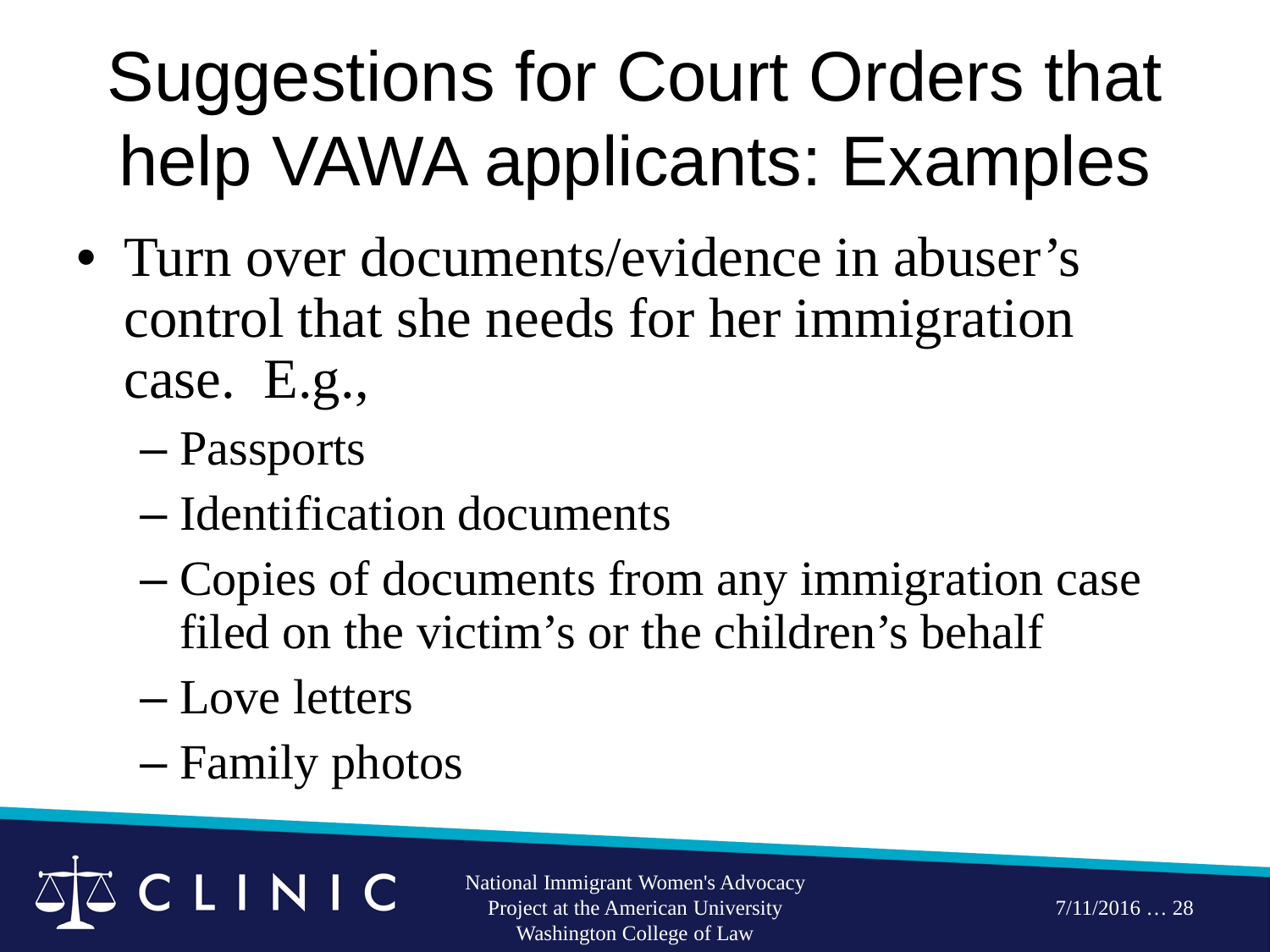#### **A protection order or discovery can help a victim obtain needed evidence**:

- Marriage certificate
- Wedding/family pictures
- Birth certificates
- Love letters
- Copies of joint leases/utility bills
- Police, medical, court documents about the relationship,
- Copy of abuser's green card or passport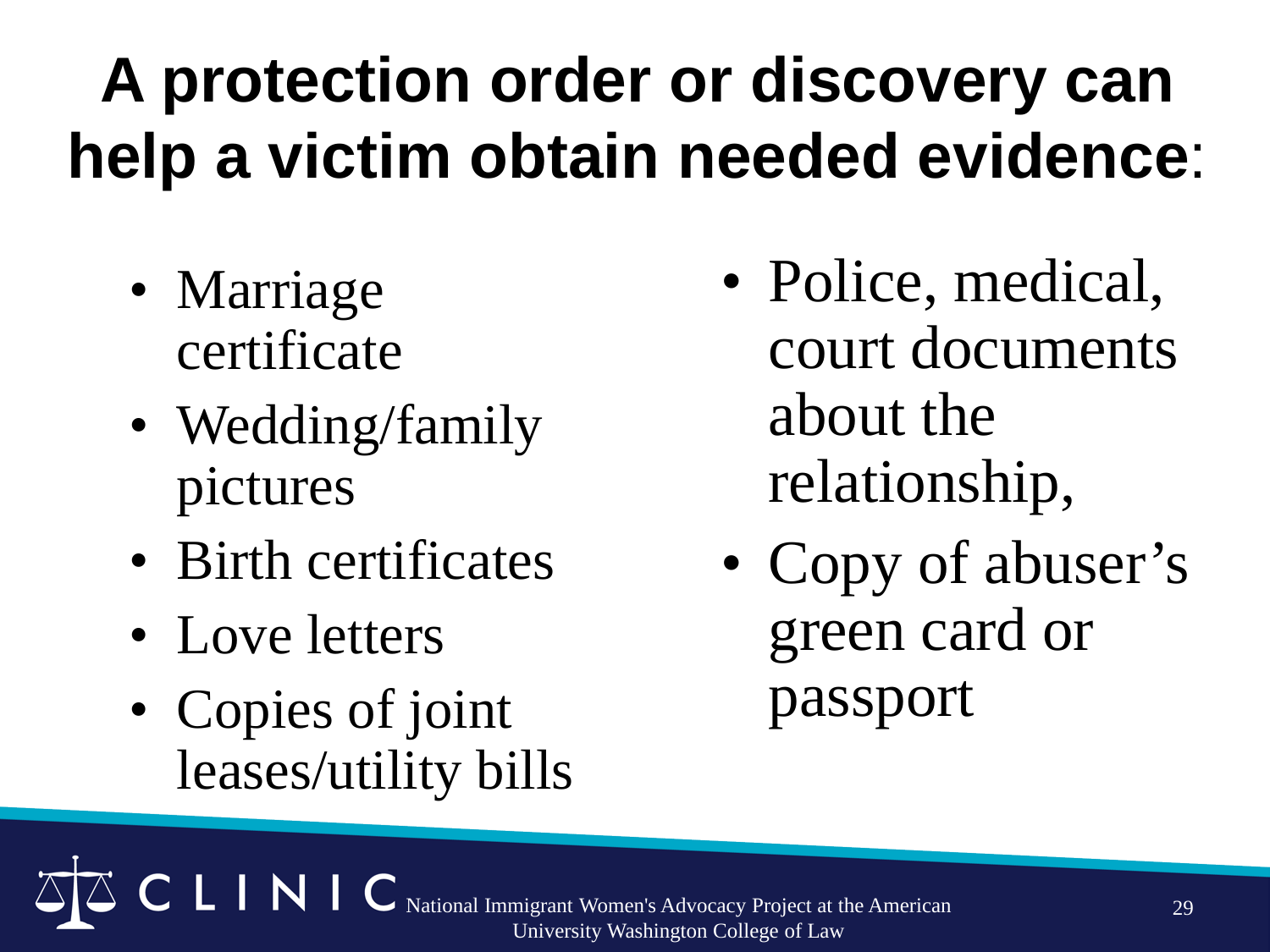# **Protection order or discovery continued**

- School records
- Medical records
- Employment records
- Social security number information
- Health insurance
- Children's birth certificates
- Letters and other mail addressed to the victim and to the abuser at the same address
- Copy of I-130 petition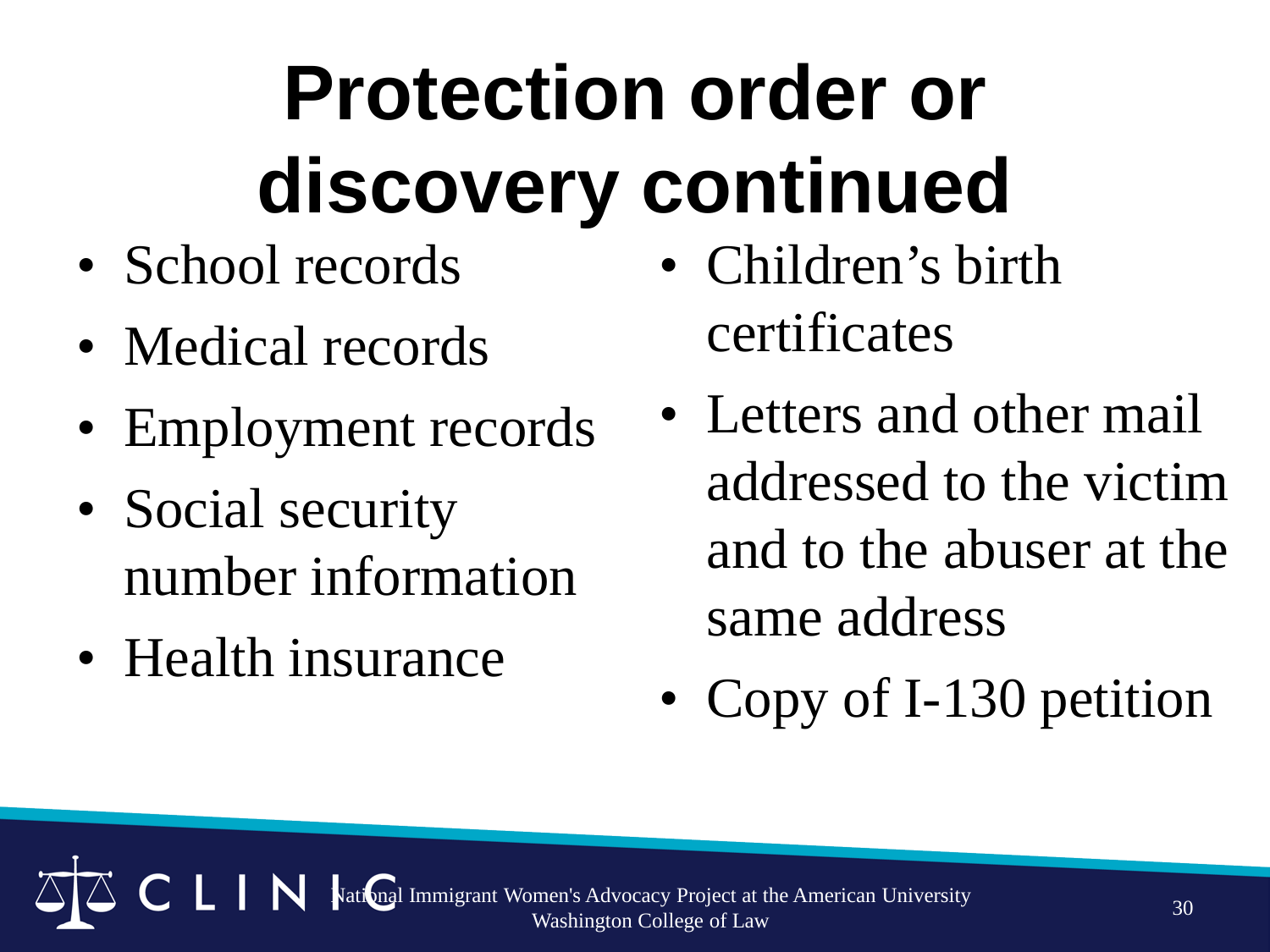## Catch-all Provisions Preventing Immigration Related Abuse

- Defendant must obtain prior court approval before contacting any government agency (immigration officials, CPS, IRS, Welfare etc.) concerning the petitioner except
	- Police emergency

LINIC

- Subpoena
- Cooperate in and not withdraw any case he has filed for petitioner with immigration authorities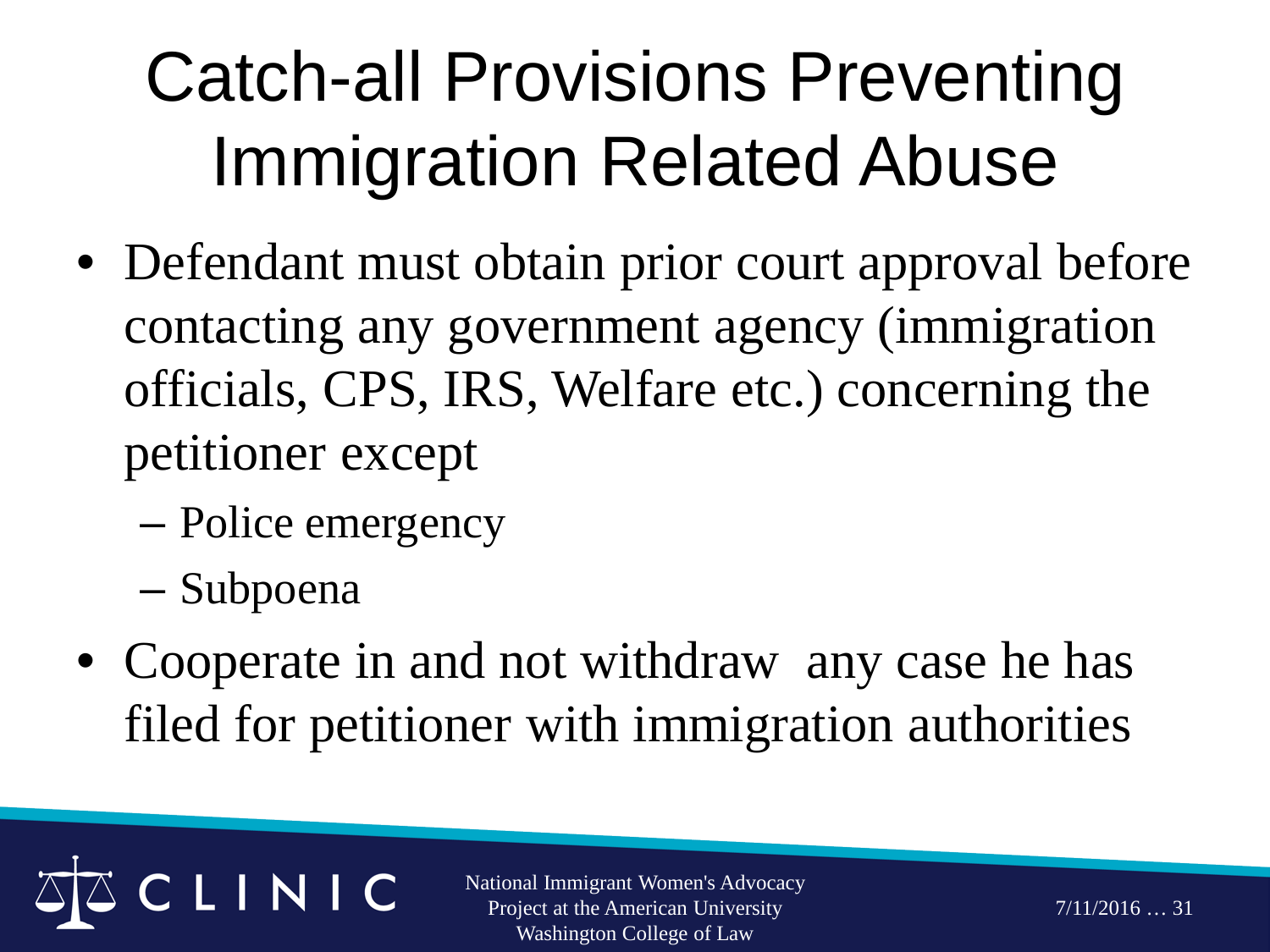## Provisions that Deter Parental Kidnapping

- Not remove the children from the court's jurisdiction
- Turn over passports of parties and/or children
- Sign statement that no visa or passport should be issued to children absent court order.
- Supervised visitation

LINIC

• Bond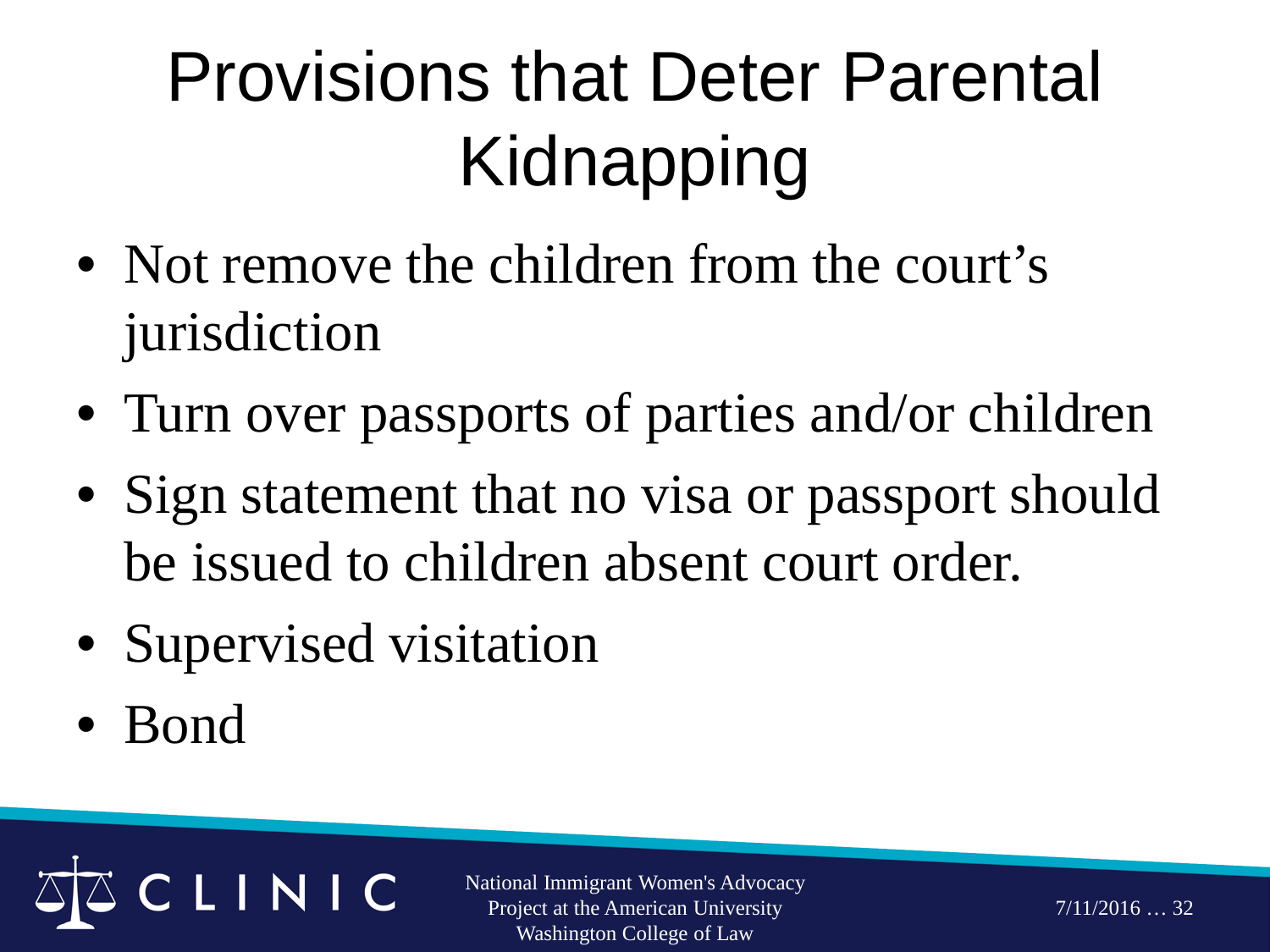# Important Economic Provisions

- Maintain medical, car, house insurance, mortgage, rent, utility and/or debt payments
- Child support and spousal support
- Injunctions against third party institutions not to respond to acts by the abuser that would harm her (banks, retirement funds, utility companies)
- Taxes
	- Turn over income tax statements
	- Victim named trustee for receipt of tax return funds, respondent ordered to sign check
	- Victim awarded exclusive right to claim children as tax exemptions
	- Respondent pays victim  $\frac{1}{2}$  of return

LINIC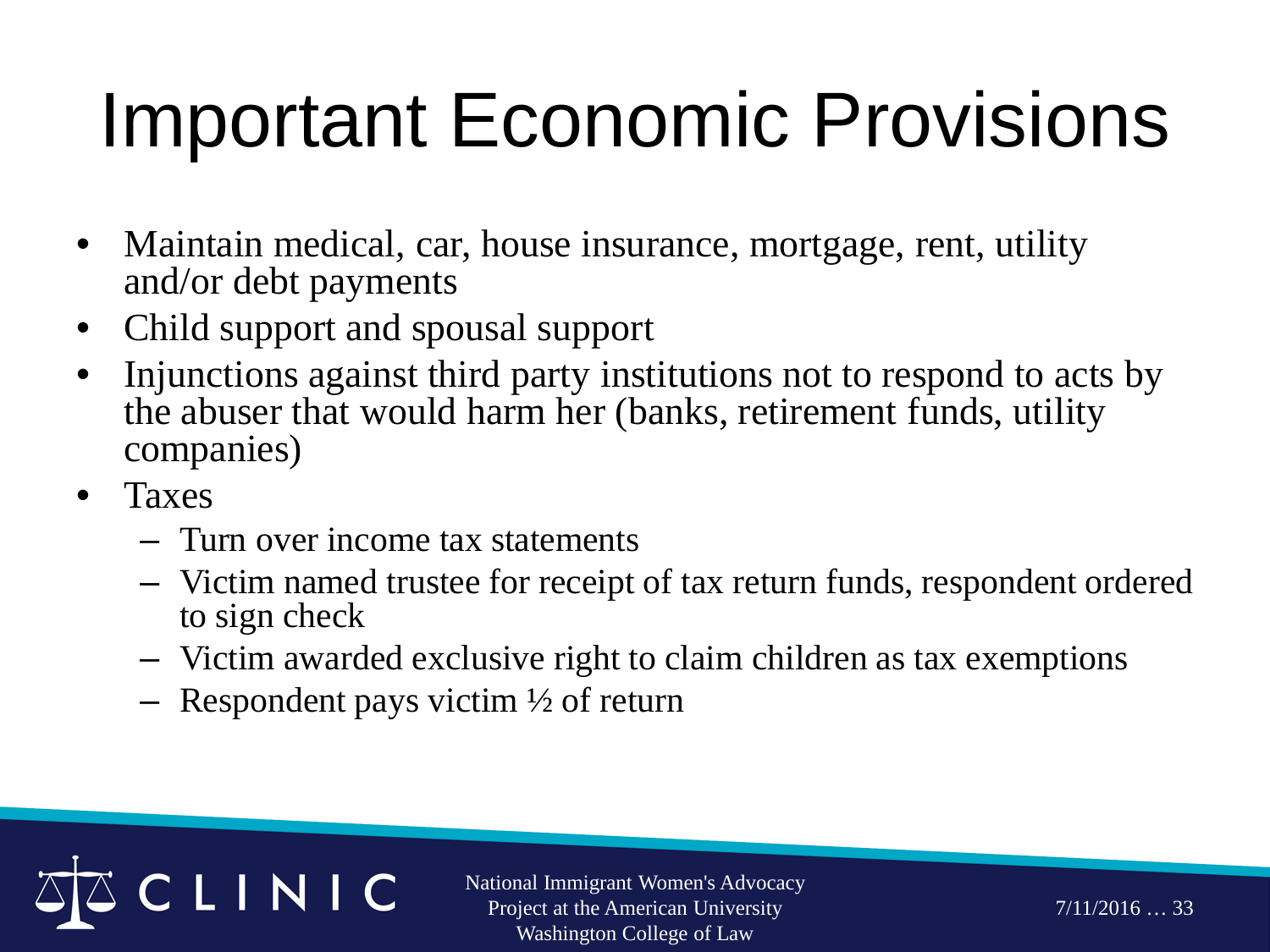# Reading and Resources

- Creative Protection Order Remedies for Protecting Battered Immigrants [http://niwaplibrary.wcl.american.edu/pubs/creative-cpo-](http://niwaplibrary.wcl.american.edu/pubs/creative-cpo-batimms/) [batimms/](http://niwaplibrary.wcl.american.edu/pubs/creative-cpo-batimms/)
- Protection Orders and Battered Immigrants: The Impact of Attorneys and Advocates [http://niwaplibrary.wcl.american.edu/pubs/battered-](http://niwaplibrary.wcl.american.edu/pubs/battered-imms-cpo-advocacy/) [imms-cpo-advocacy/](http://niwaplibrary.wcl.american.edu/pubs/battered-imms-cpo-advocacy/)
- Bench Card: Immigrants and Protection Orders [http://niwaplibrary.wcl.american.edu/pubs/bchcrd-](http://niwaplibrary.wcl.american.edu/pubs/bchcrd-immigrantscpos/) [immigrantscpos/](http://niwaplibrary.wcl.american.edu/pubs/bchcrd-immigrantscpos/)

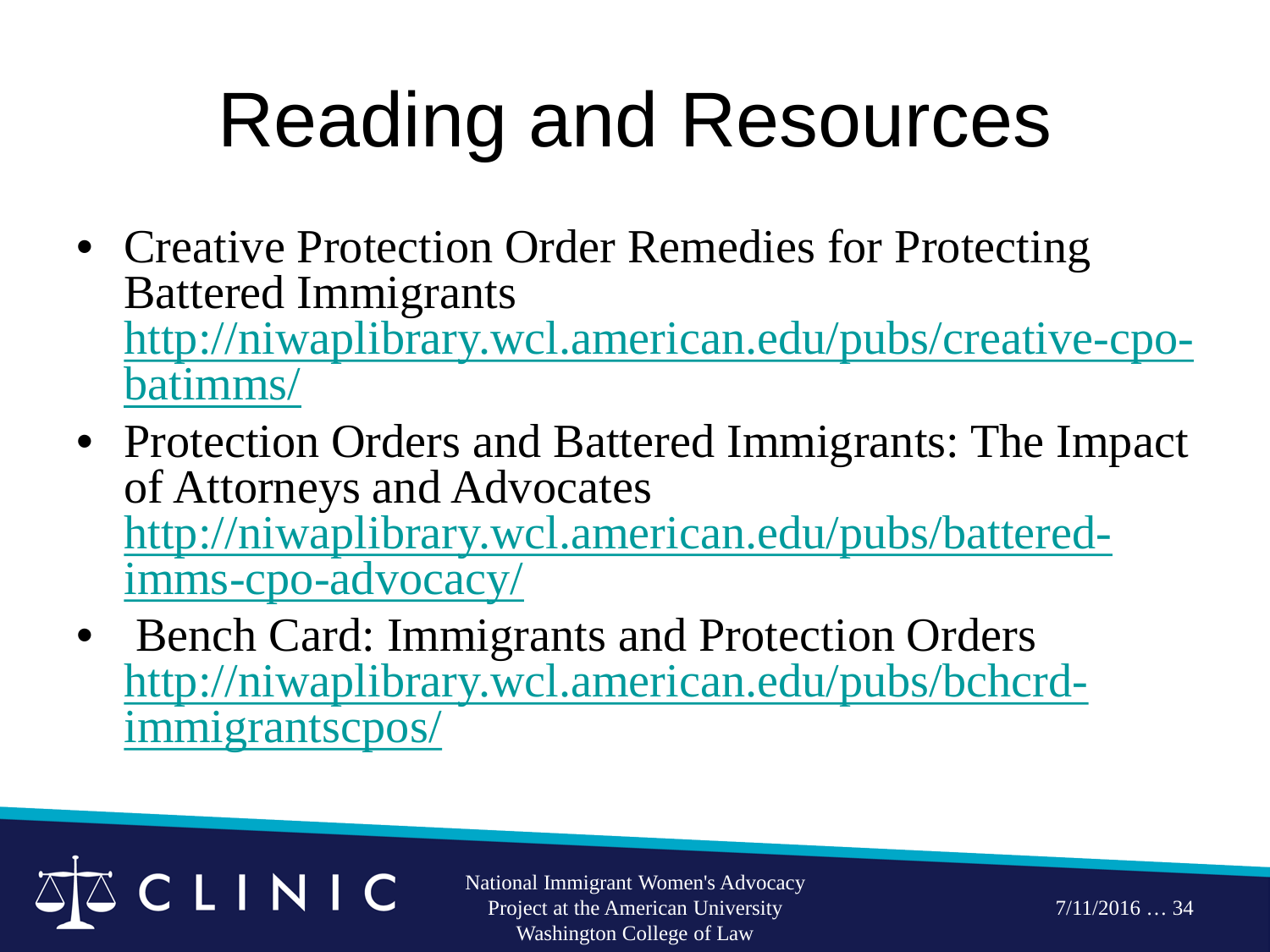# Custody of Children in Immigrant Families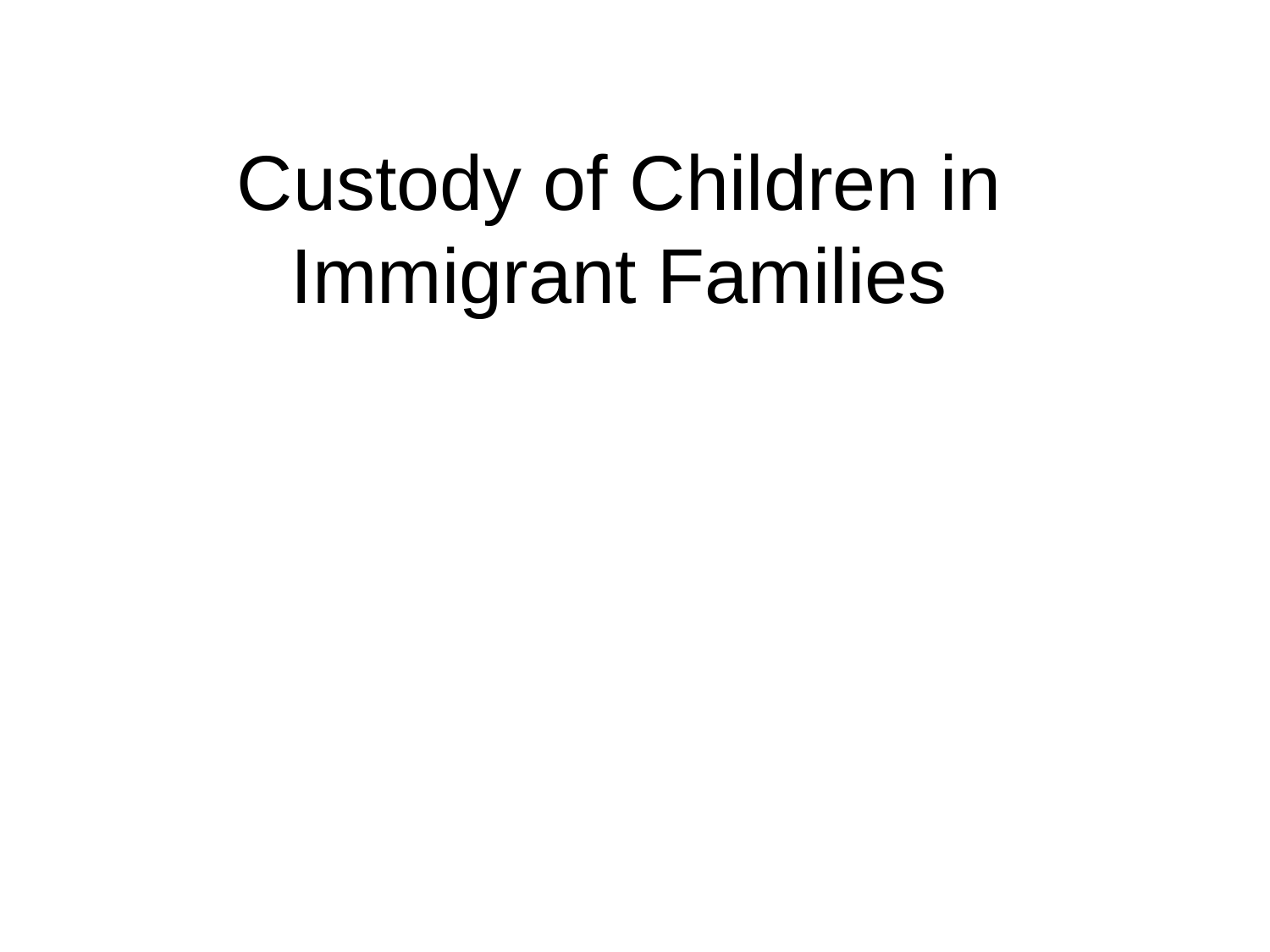#### Is Immigration Status Relevant to Custody?

- Relevant to: Immigrant crime victim presents evidence of immigration related abuse, power and control suffered
	- Either not filing or withdrawing immigration papers
	- Threats to turn victim in for deportation
	- Part of history of violence
- Not relevant to:
	- Core primary caretaker determination
	- Evaluation of parenting skills
	- Best interests of the child determination
	- Requirements regarding custody awards to non-abusive parent

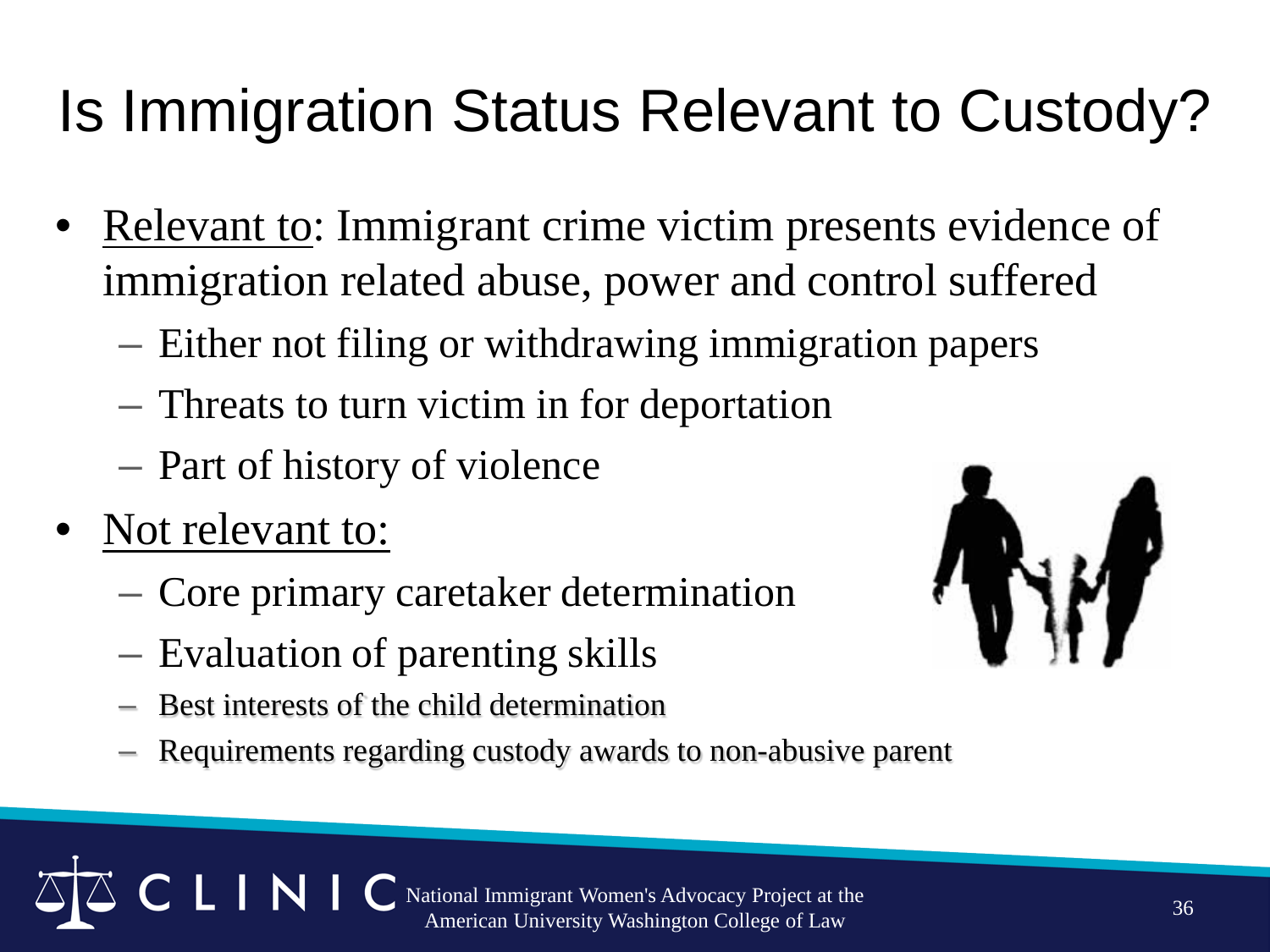# Best Interests and Immigration

- Not factors:
	- Immigration status
	- English language proficiency
- Laws discouraging no award of custody to abuser apply equally to immigrant victims
- Immigration information distracts the judge from best interest factors in the statute
- Immigrant victims in custody cases will qualify for
	- VAWA, U visa
	- DHS victim/witness protections
	- Humanitarian Release

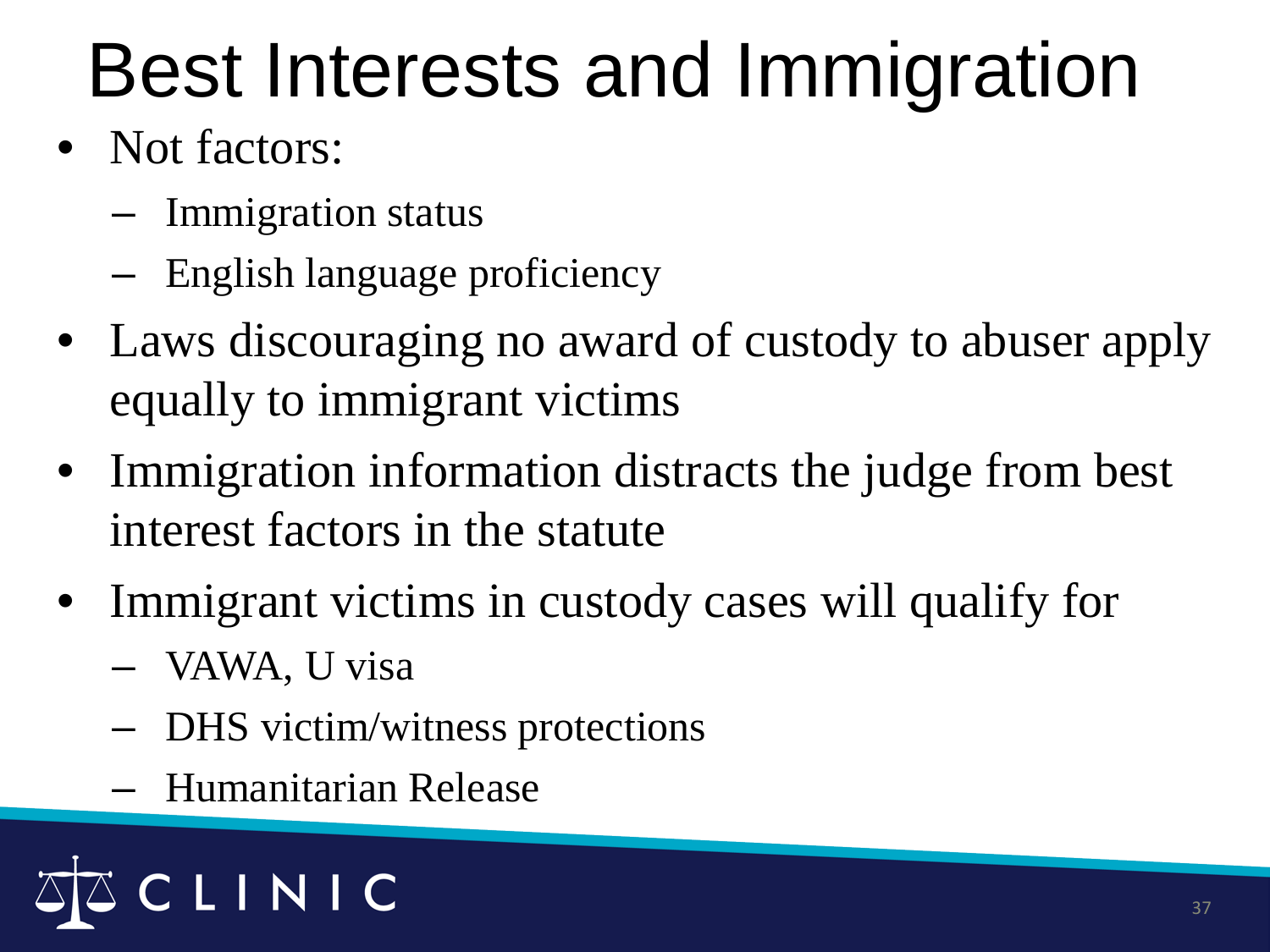#### **ABA Center on Children & The Law**

- "Parties should not be able to raise, and courts should not consider, immigration status of domestic violence victims and their children in civil protection order, custody, divorce or child support proceedings."
- "Batterers whose victims are immigrant parents use threats of deportation to avoid criminal prosecution for battering and to shift the focus of family court proceedings away from their violent acts…When the judicial system condones these tactics, children suffer."
- "This ... will ensure that children of immigrant domestic violence victims will benefit from …laws (like presumptions against awarding custody or unsupervised visitation to batterers) in the same manner as all other children."

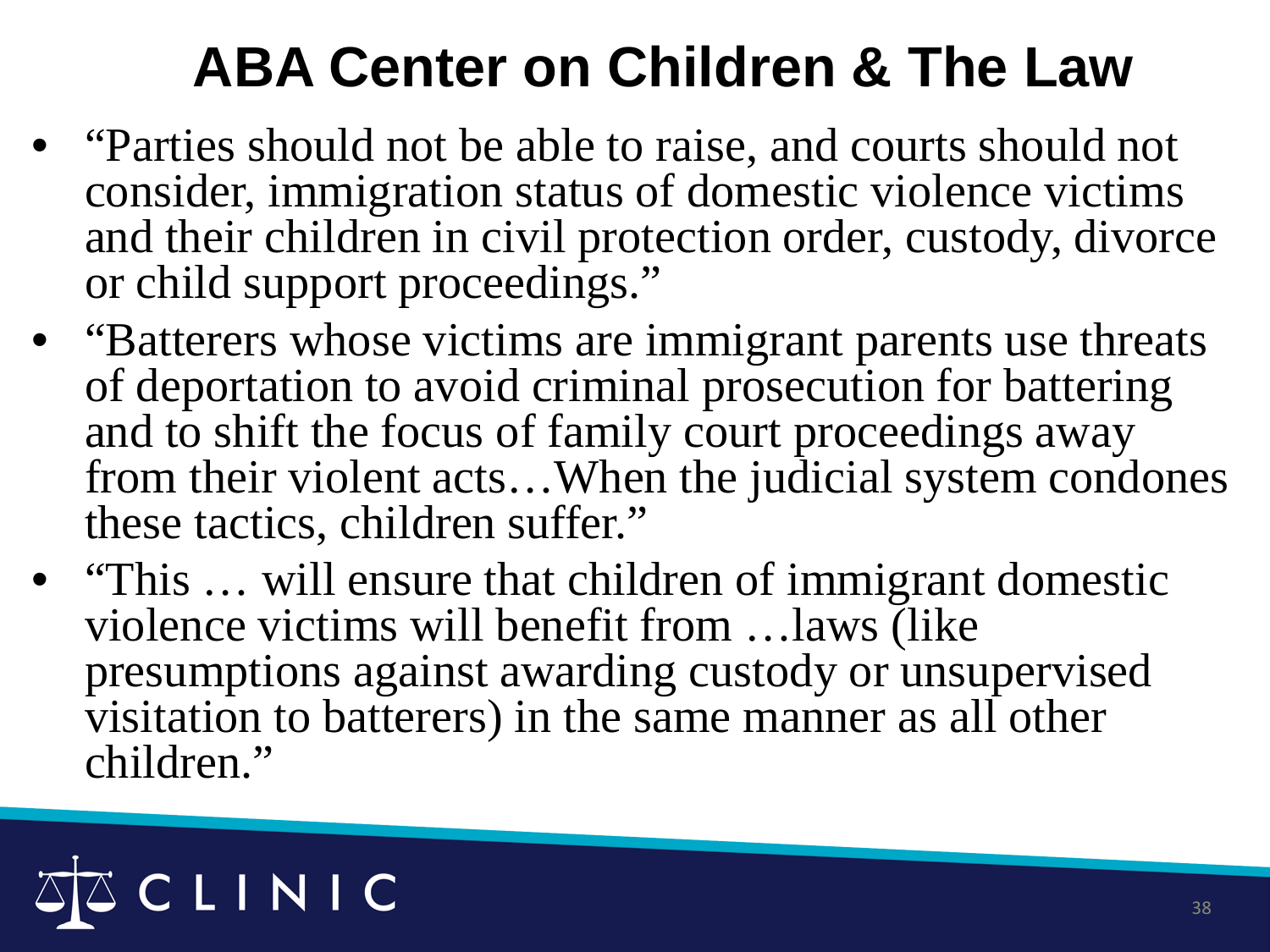## Immigrant Parents and Child **Custody**

In re Interest of Angelica L., 277 Neb. 984 (2009)

- Parents have a Constitutional right to custody (absent unfitness)
- Applies to all families without regard to:
	- Undocumented immigration status
	- Immigration detention
	- Deportation
- Overriding presumption that:

 $\mid N \mid$ 

- Parent-child relationship is constitutionally protected
- In children's best interest to stay with/be reunited with their parent(s)
- Child's best interests is most important
	- A comparison of natural vs. adoptive parent's cultures, countries or financial means is not to be made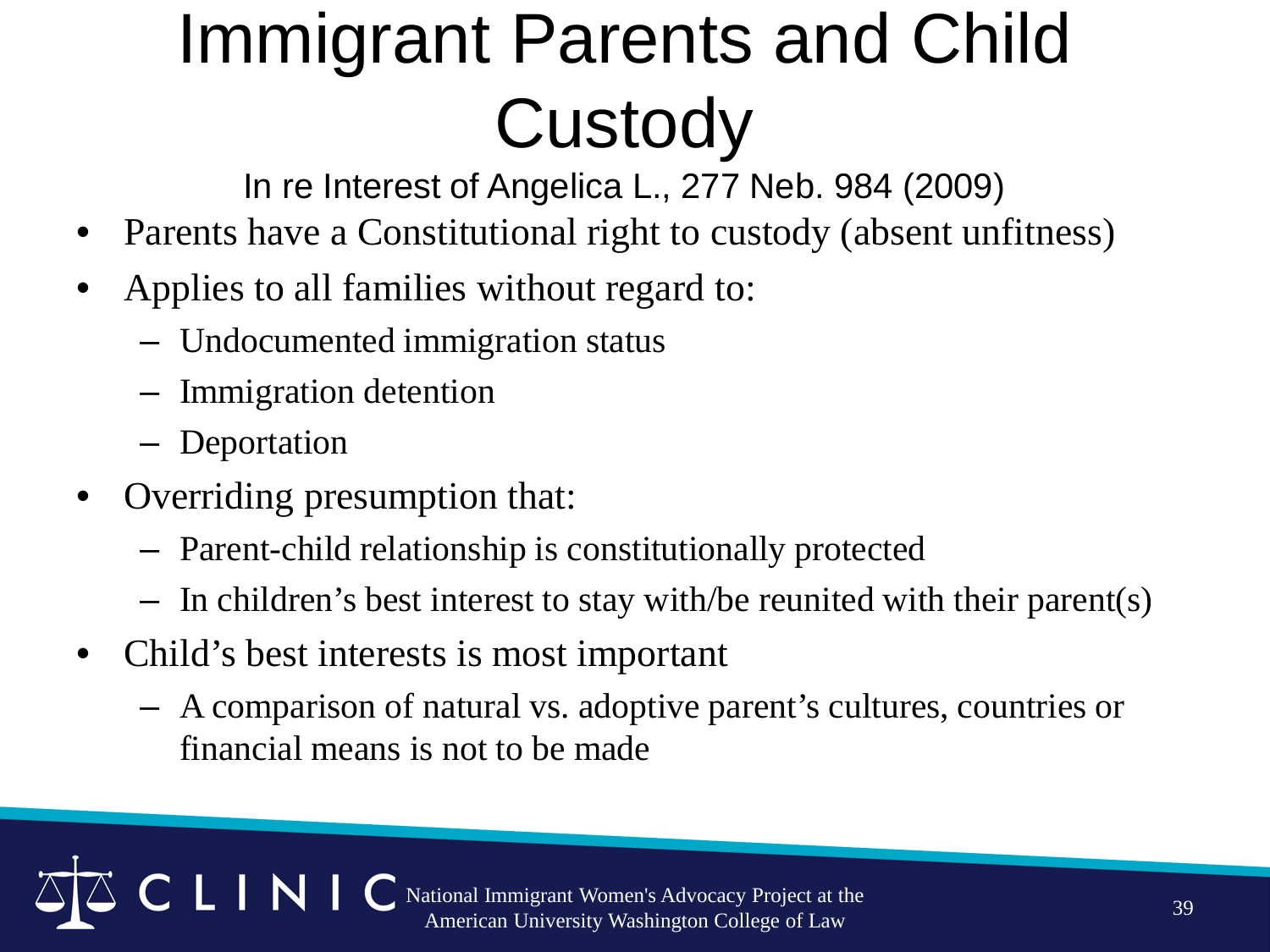#### Myth vs. Fact: Parents Without Legal Immigration **Status Myth Fact**

- Deportation is imminent
- 2. Parent is likely to flee U.S. with child
- 3. The parent has no livelihood
- 4. Legally present parent must have custody in order to file for benefits for child

LINI

- 1. DHS policies prevent detention/removal of immigrant parents who are:
	- Parents of U.S. citizen/Lawful permanent resident children
	- Primary caretaker parents of minor children without regard to the child's immigration status
	- 2. Legal immigrants/naturalized citizens are more likely to flee with children, especially when
		- There have been threats of kidnapping children
		- They are dual nationals
		- They travel freely to and from U.S.
	- 3. Abused immigrant parents in family court have a path to immigration relief, work authorization  $\&$  some benefits
	- 4. Custody does not affect parent's ability to file for or gain immigration benefits for their children.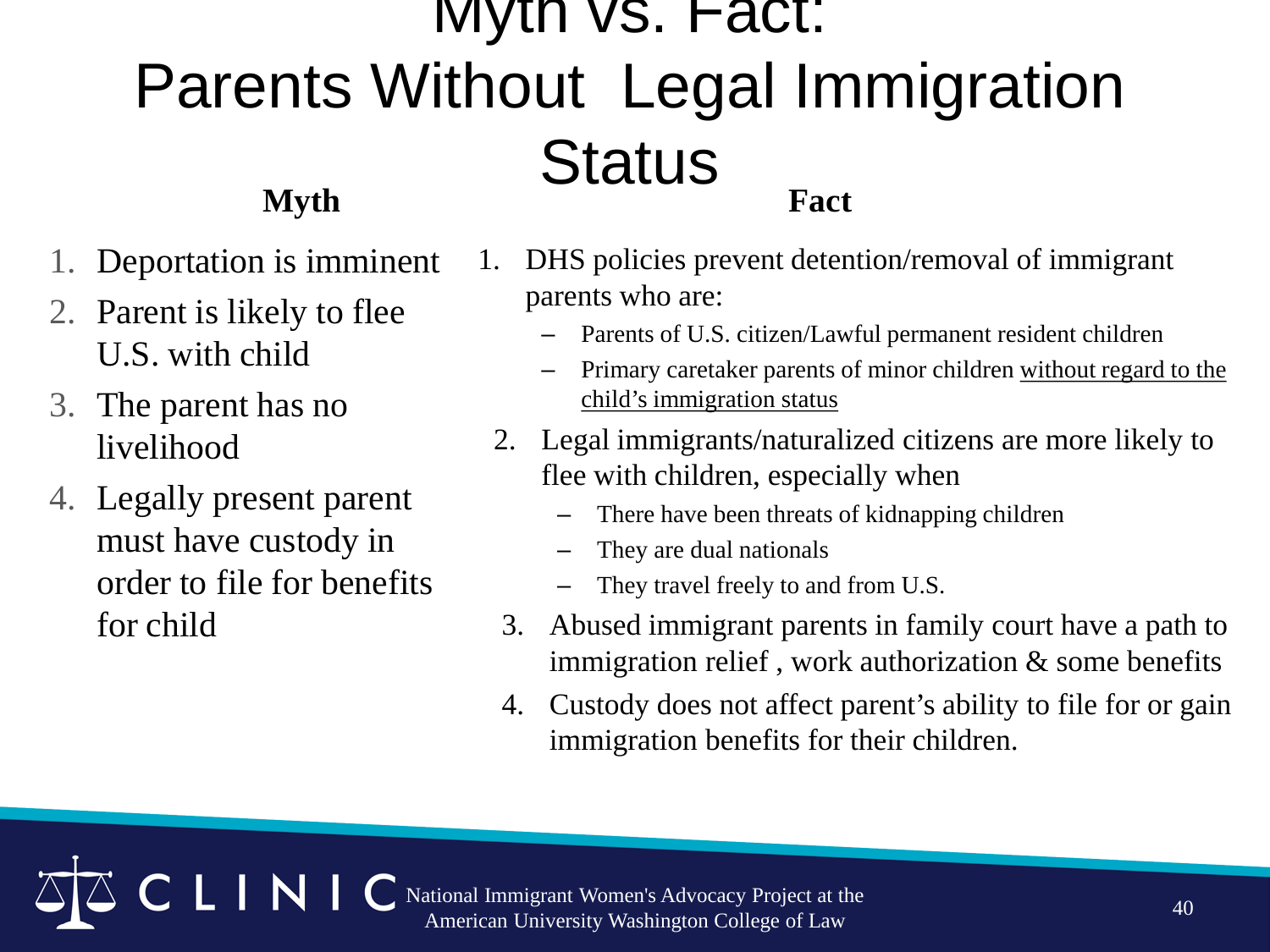#### Access to Benefits and Services Grows As CHILDREN and Victims Pursue Immigration RelieF 41

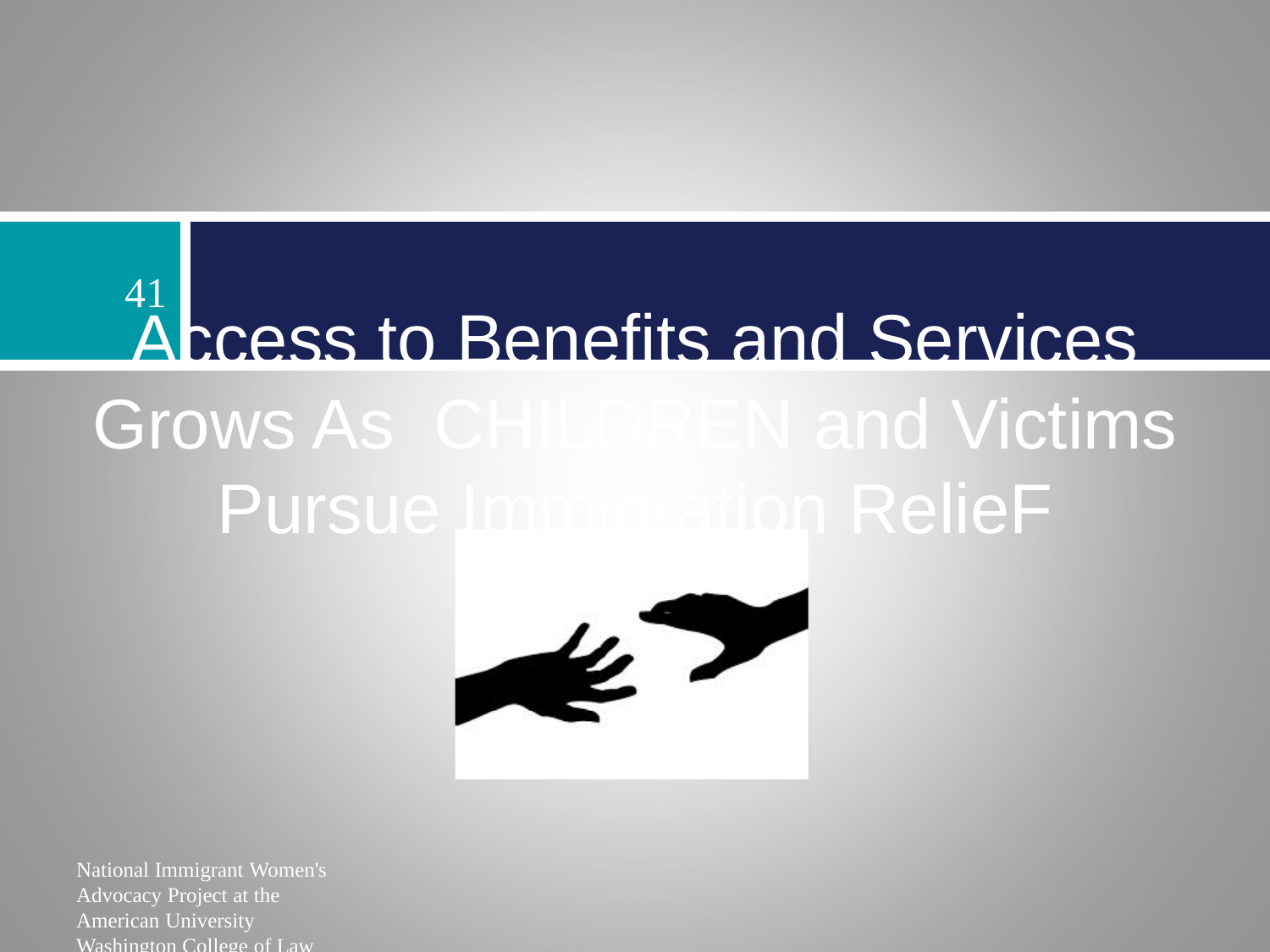# True or False

- 1. Receiving public benefits can harm an immigrant victim's ability to obtain legal immigration status
- 2. Undocumented immigrant parents can apply for public benefits for immigrant children
- 3. Undocumented victims and children can access transitional housing programs
- 4. Federally funded health care is not available for undocumented immigrants
- 5. DHS requires schools and universities to ask about immigration status of applicant or enrolling students

LINIC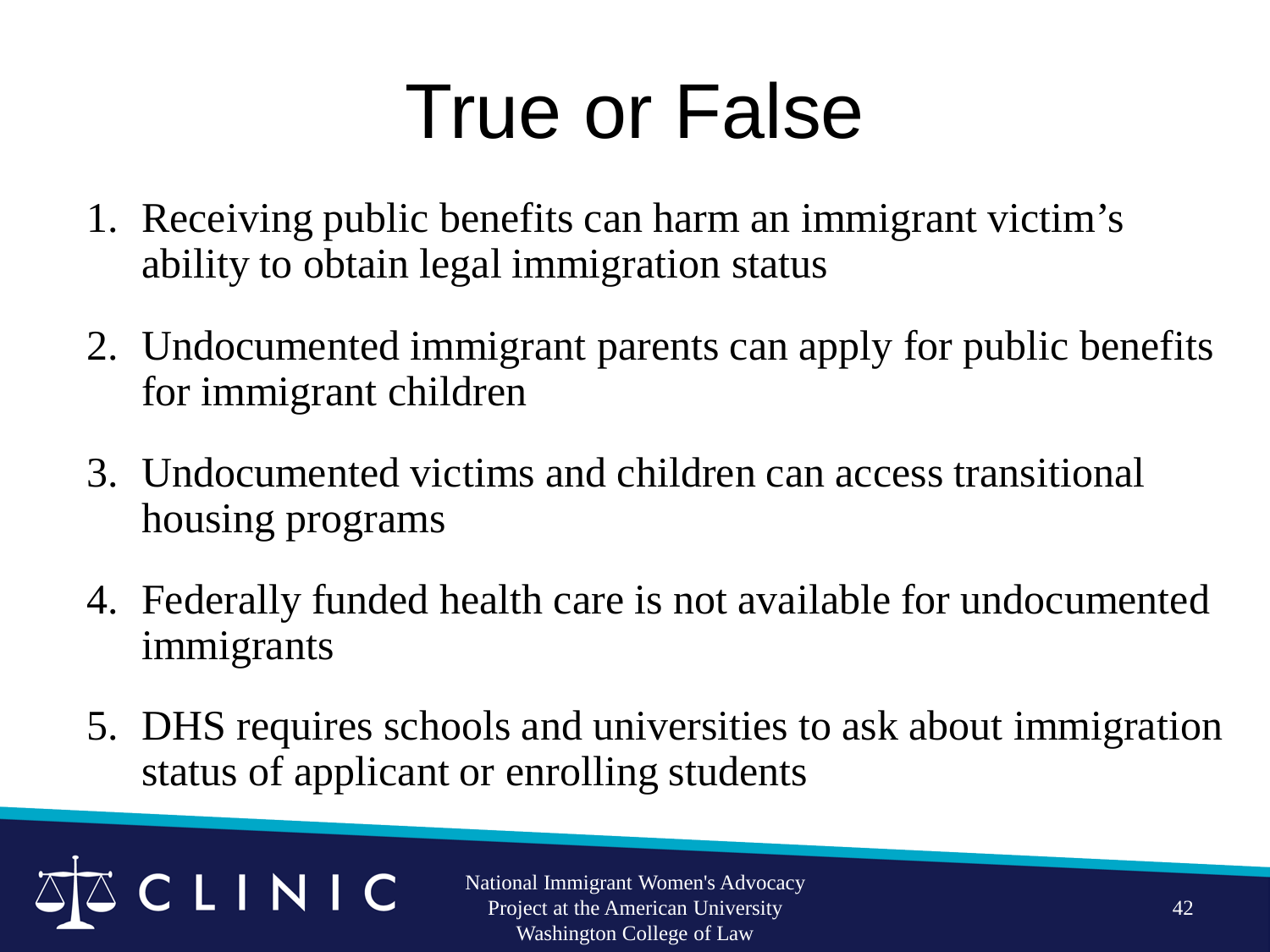#### Help Open to All Immigrants Without Regard to Immigration Status



National Immigrant Women's Advocacy Project, American University, Washington College of Law

 $7/11/2016...43$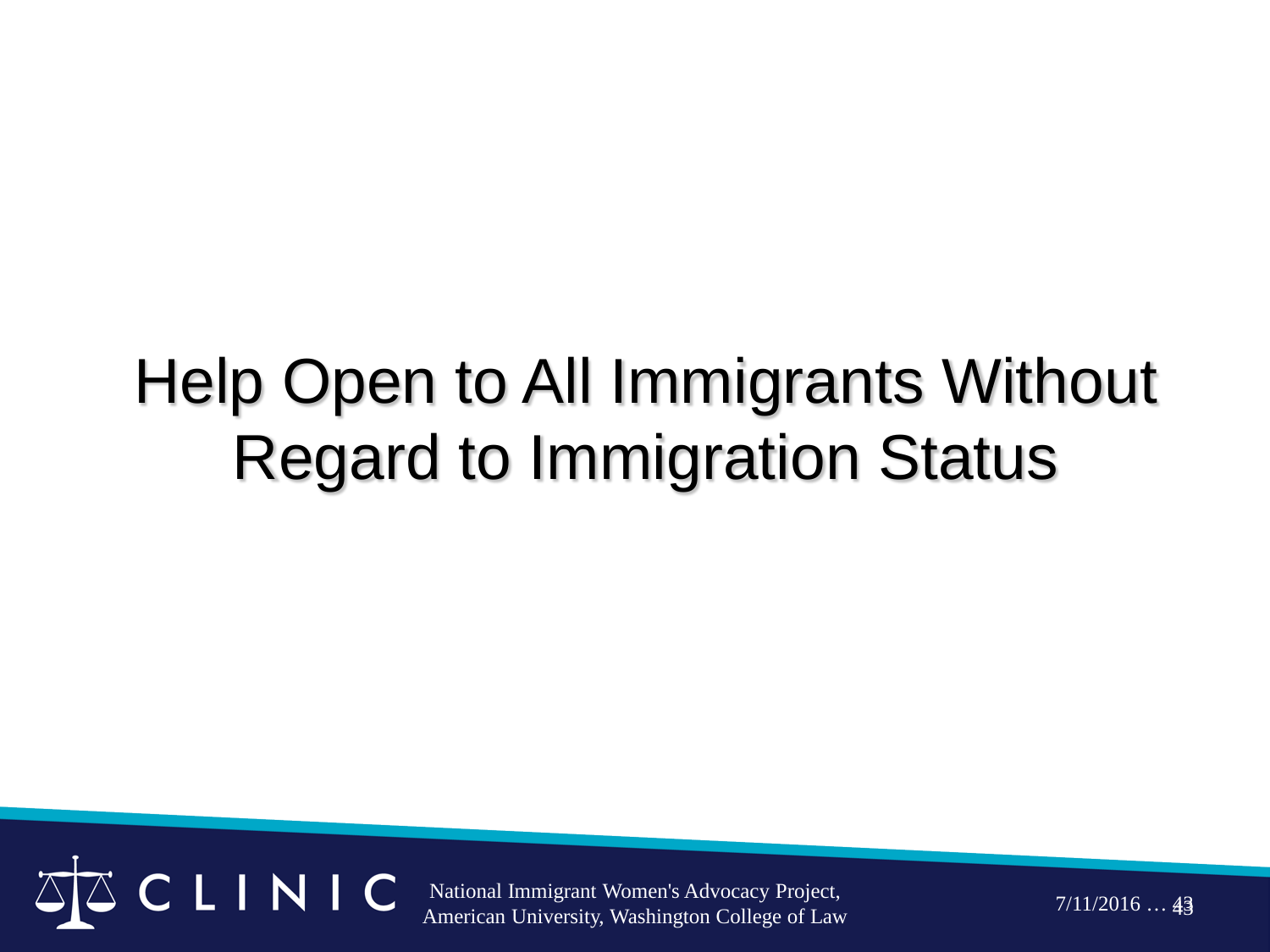### Attorney General's List of Required Services



- $\blacksquare$  In-kind services
- **Provided at the community level**
- Not based on the individuals income or resources
- **Necessary to protect life and safety**

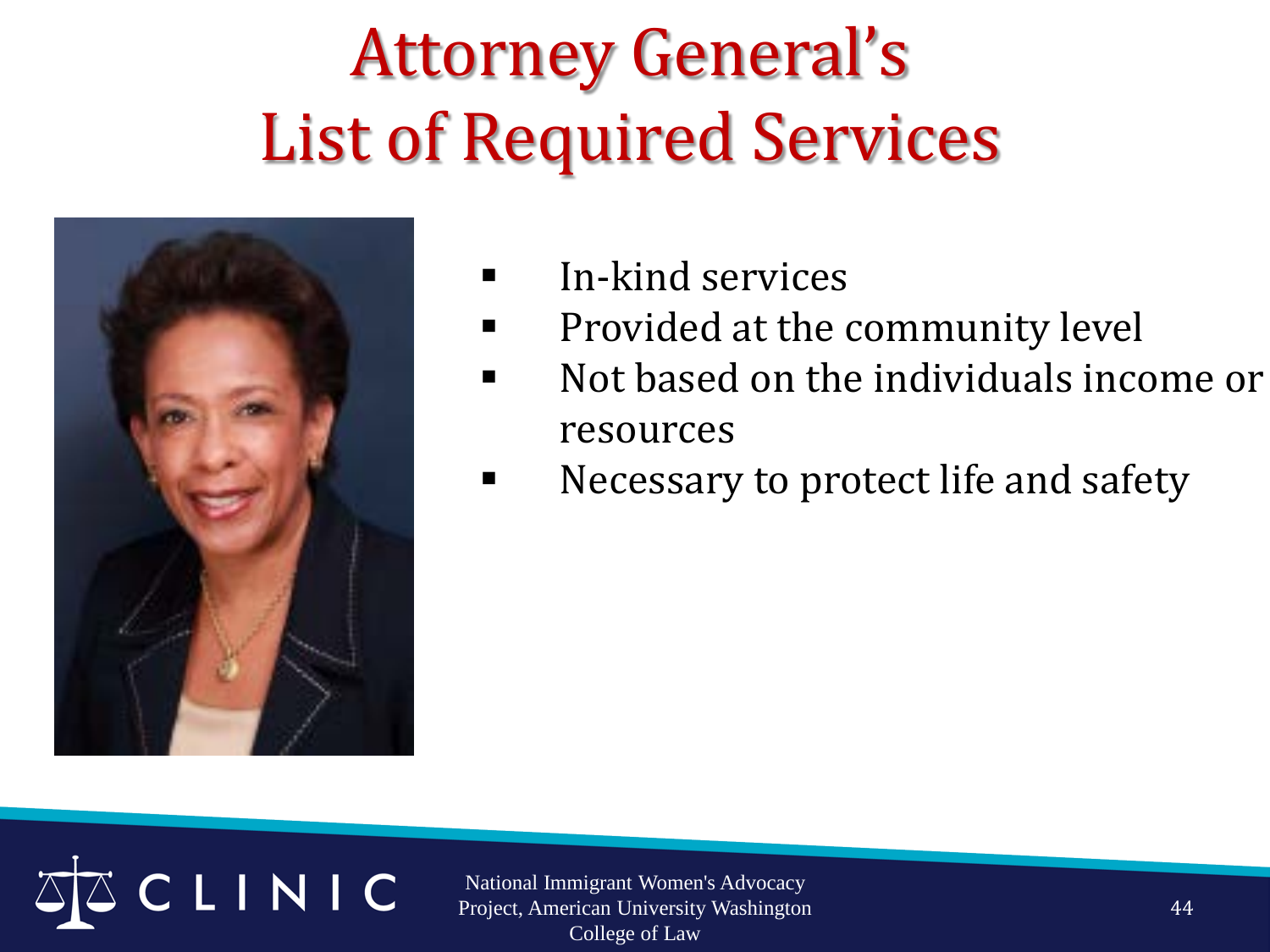#### Benefits Available to All Immigrants

- Crisis counseling and intervention
- Child and adult protection services
- Violence and abuse prevention
- Victim assistance
- Treatment of mental illness or substance abuse
- Help during adverse weather conditions
- Soup kitchens
- Community food banks
- Short-term shelter or housing assistance for the homeless, victims of domestic violence, or for runaway, abused, or abandoned children



 Nutrition programs for those requiring special assistance

LINIC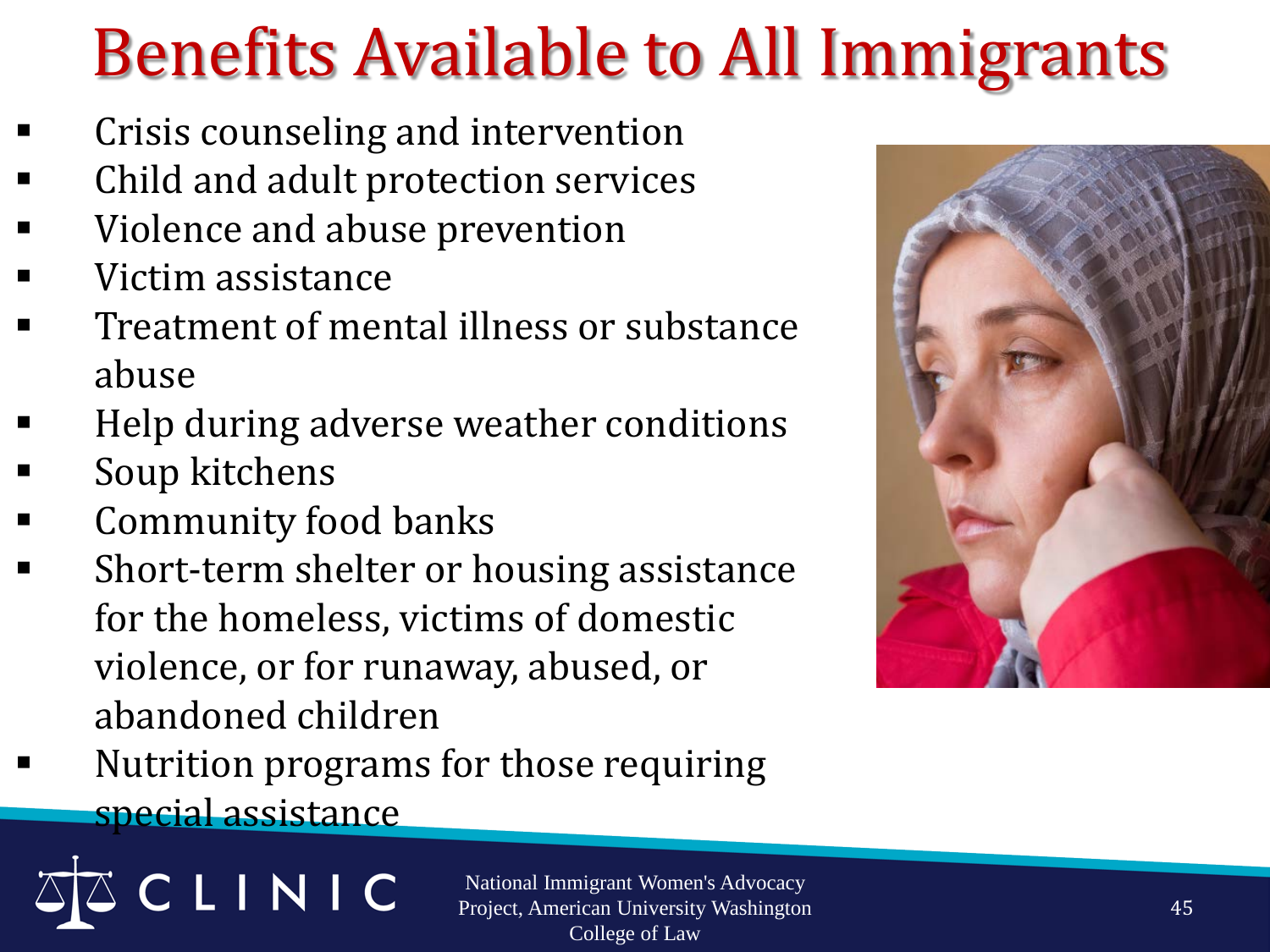Undocumented Immigrant Survivors and Transitional Housing

- Shelter and transitional housing for up to two years
- Victims of domestic violence, child abuse, neglect or abandonment and persons at risk of homelessness
	- Includes sexual assault victims
- Support for application process
- Research report

LINIC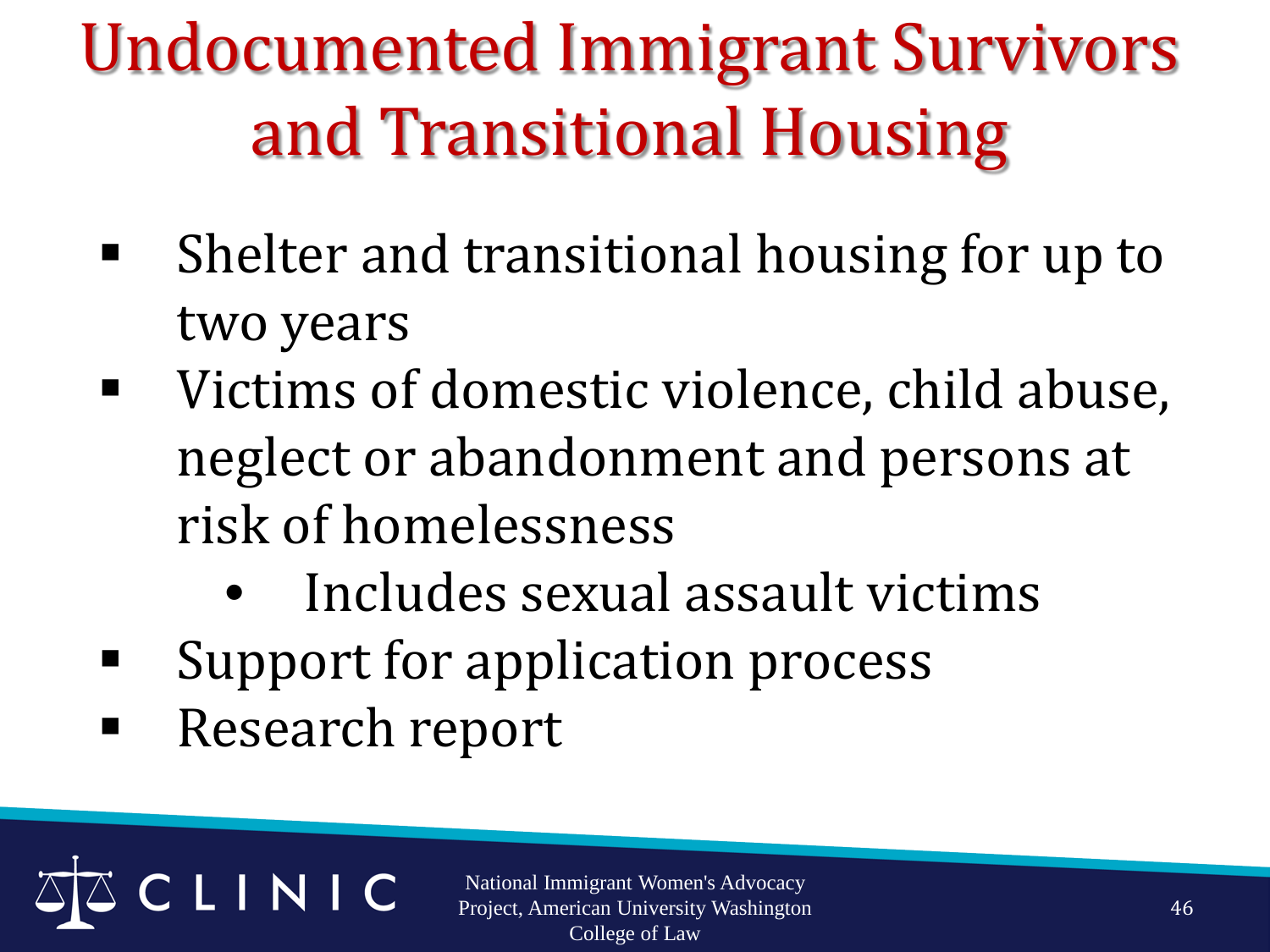#### Federal Benefits Available to ALL Immigrants



- Elementary and Secondary education
- **E** School lunch and breakfast
- $\blacksquare$  WIC
	- Immunizations, testing, and treatment of communicable diseases
	- Emergency Medicaid

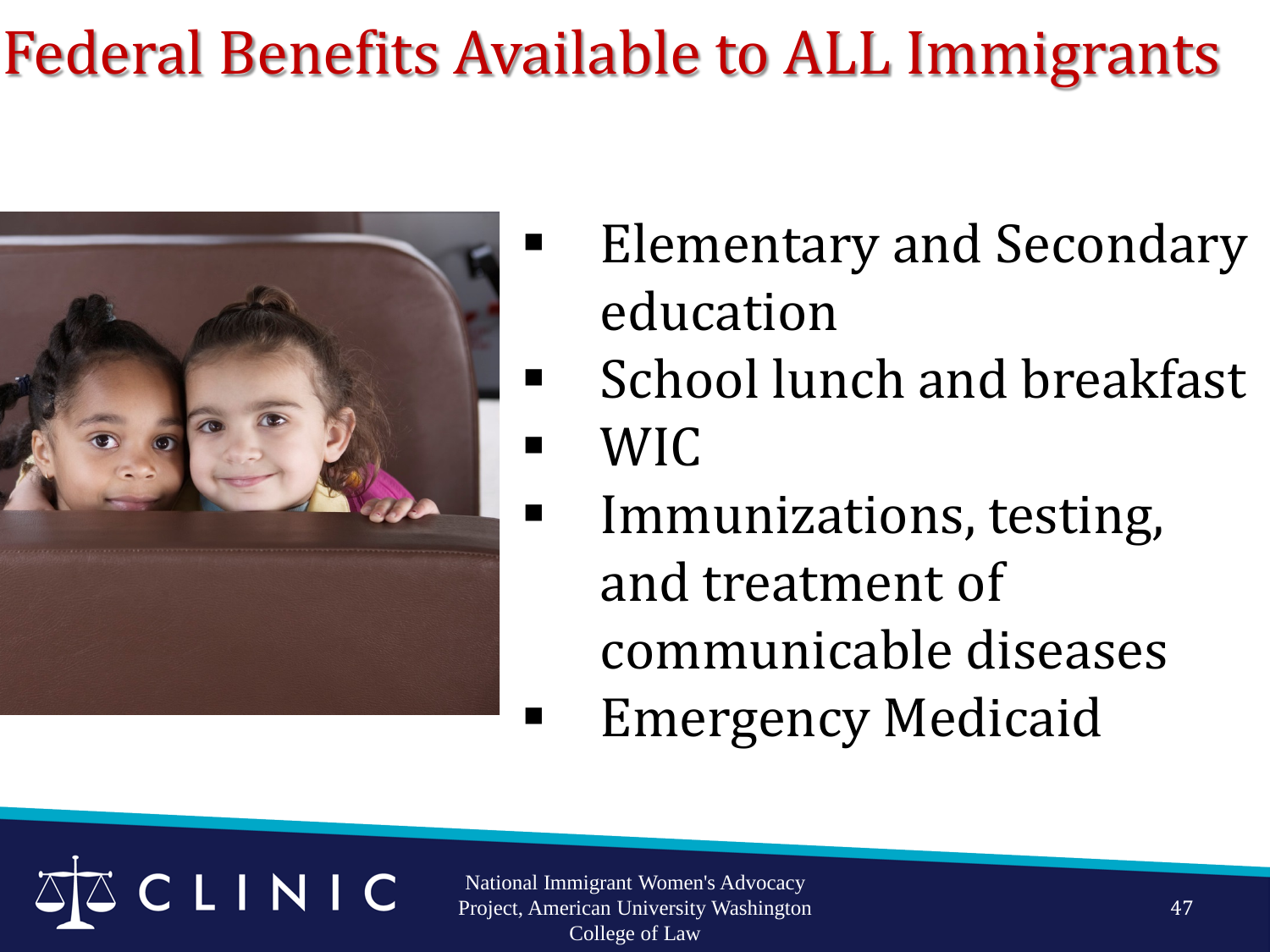

CLINIC

- Health Care through
	- Emergency Medicaid
	- VOCA
	- Community & Migrant Health Clinics

www.hrsa.gov Enter zip code

- State funded health care
	- Benefits map
	- [www.niwap.org/benefitsmap](http://www.niwap.org/benefitsmap)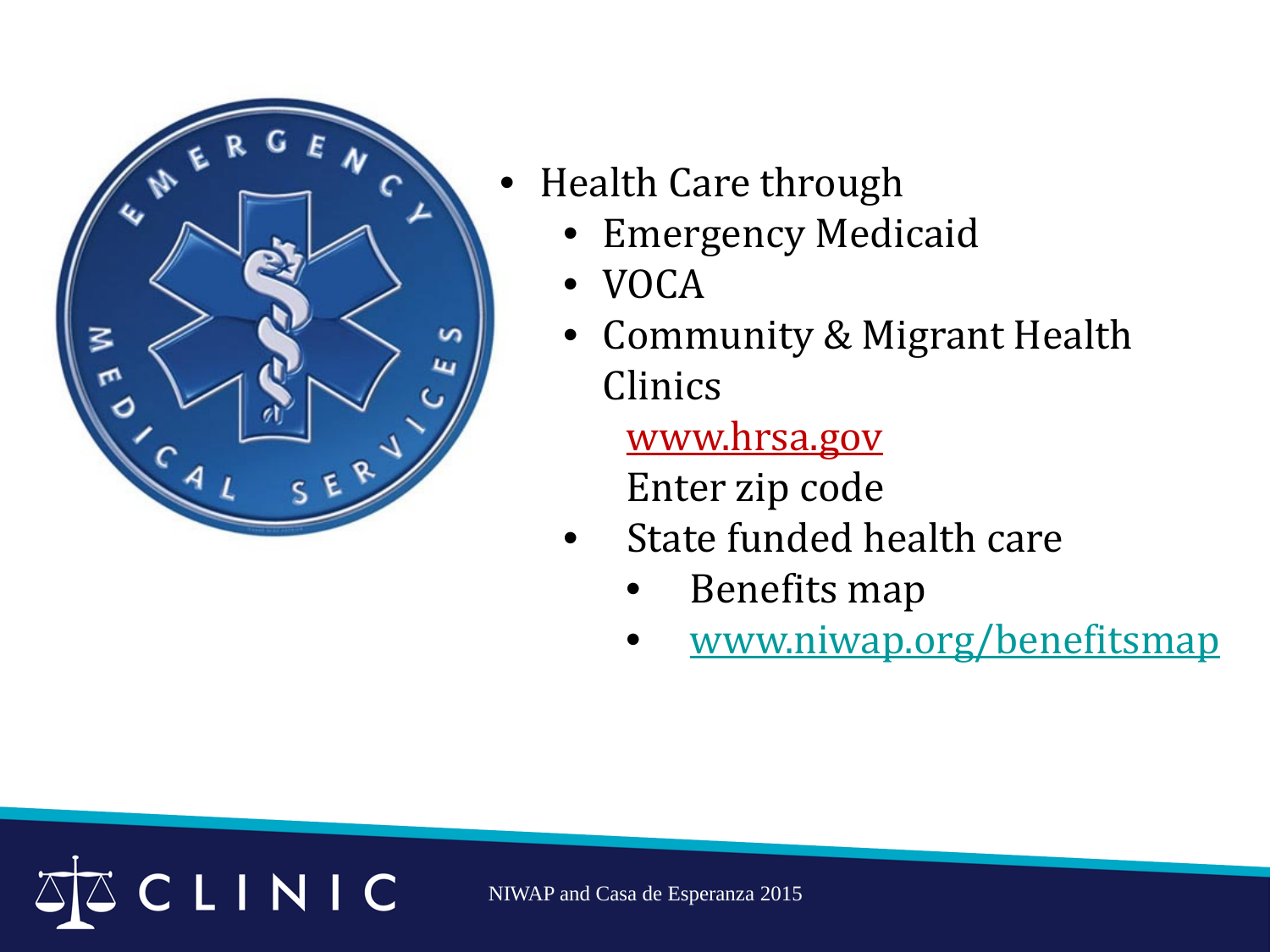# **When children qualify and their parents do not:**

- If a child qualifies for benefits as a citizen or qualified immigrant the benefits granting agency may only ask questions about the child's eligibility
- No questions may be asked about the immigration status of the child's parent if the parent is not applying for additional benefits for themselves

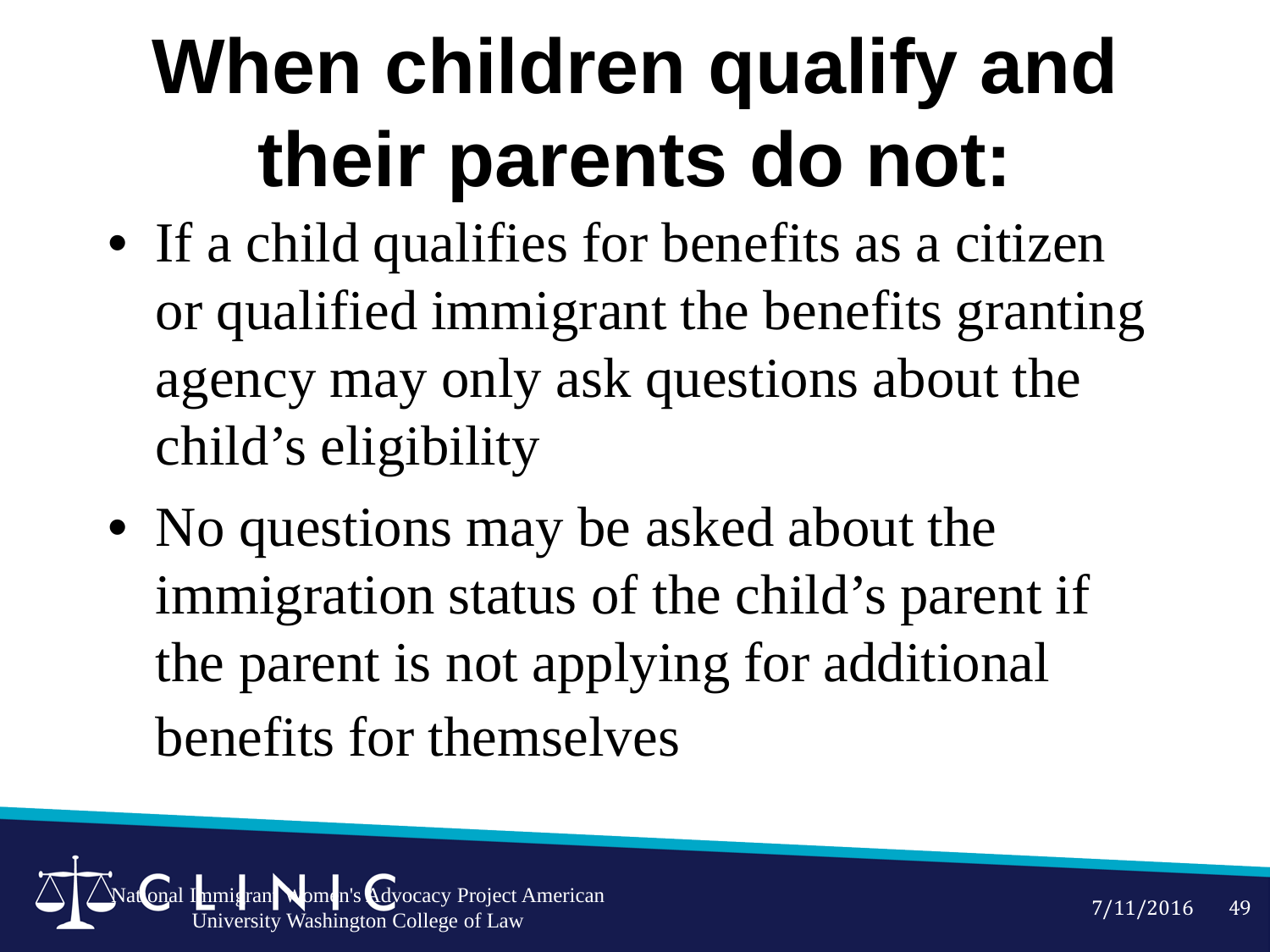#### NIWAP's Technical Assistance and Materials

- **NIWAP Technical Assistance:** 
	- Call (202) 274-4457
	- E-mail [niwap@wcl.american.edu](mailto:niwap@wcl.american.edu)
- Web Library: [www.niwaplibrary.wcl.american.edu](http://www.niwaplibrary.wcl.american.edu/)
- Directory: [http://niwaplibrary.wcl.american.edu/reference/service](http://niwaplibrary.wcl.american.edu/reference/service-providers-directory)[providers-directory](http://niwaplibrary.wcl.american.edu/reference/service-providers-directory)
- Training: Police, Prosecutors, Judges, Attorneys, Advocates
- Subjects: Family, Public Benefits, Immigration, Language Access, Holistic Legal /Social Services

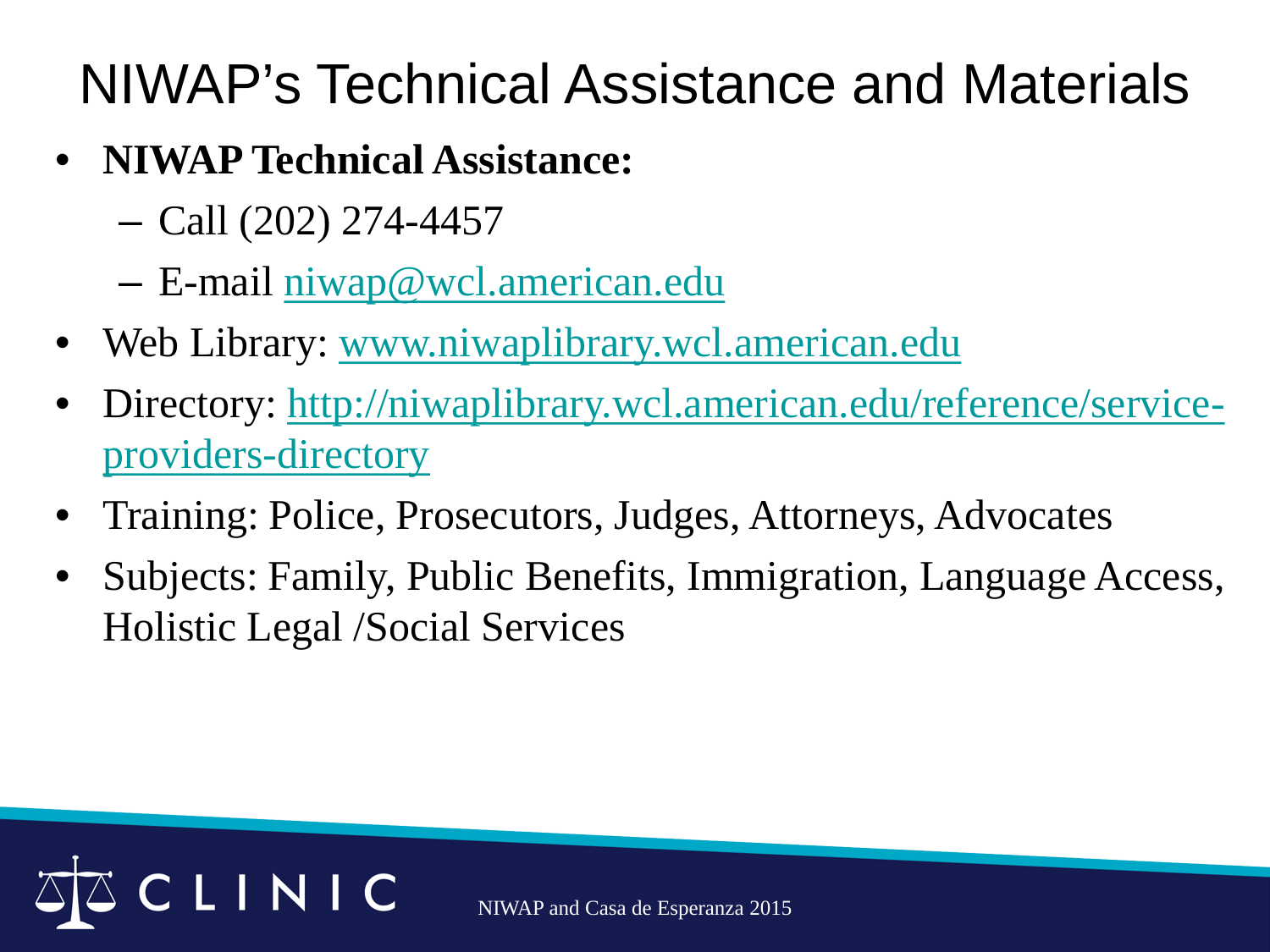### **Questions**





NIWAP and Casa de Esperanza 2015

national latin@ network

casa de esperanza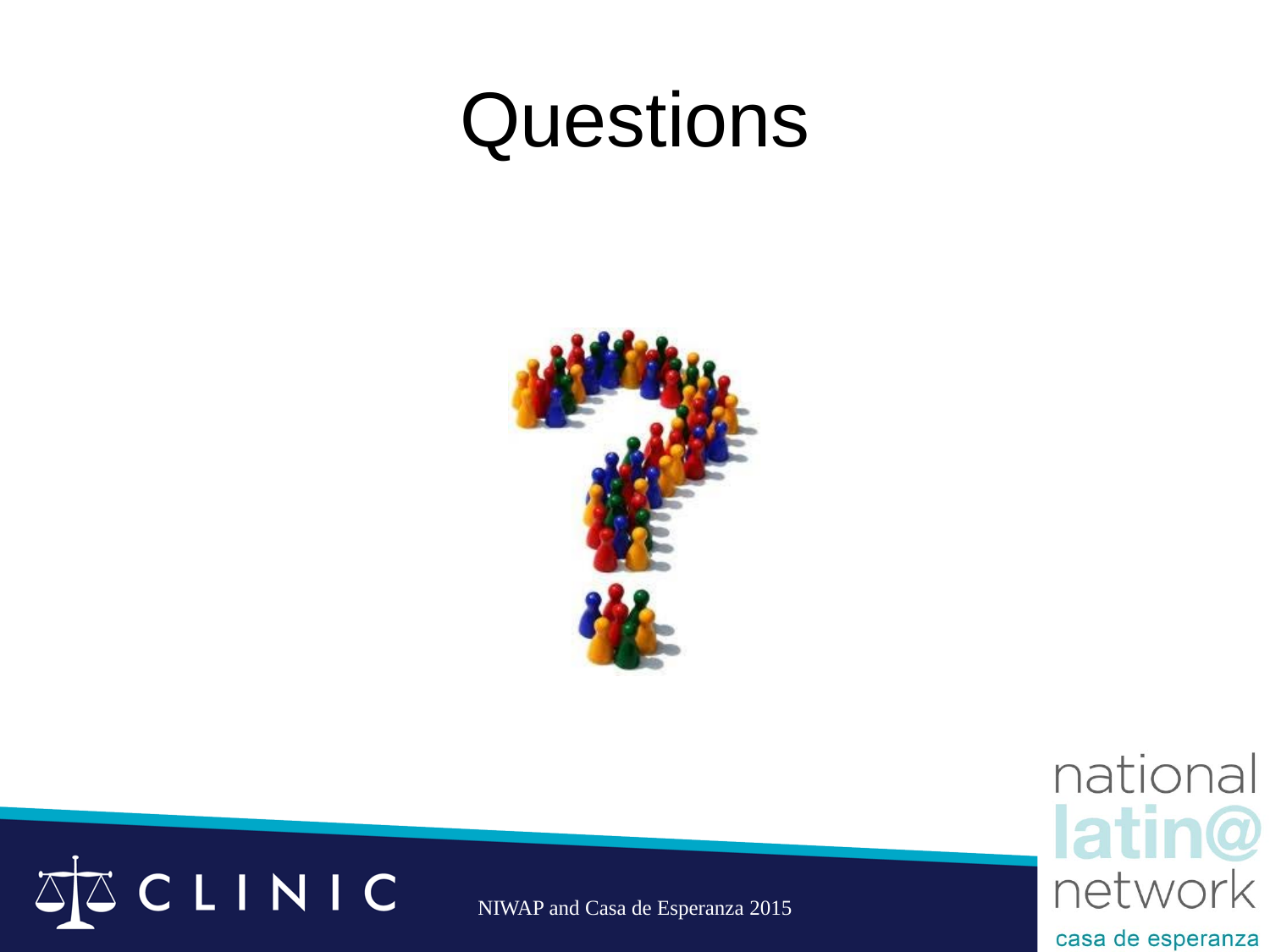# Questions? Comments?